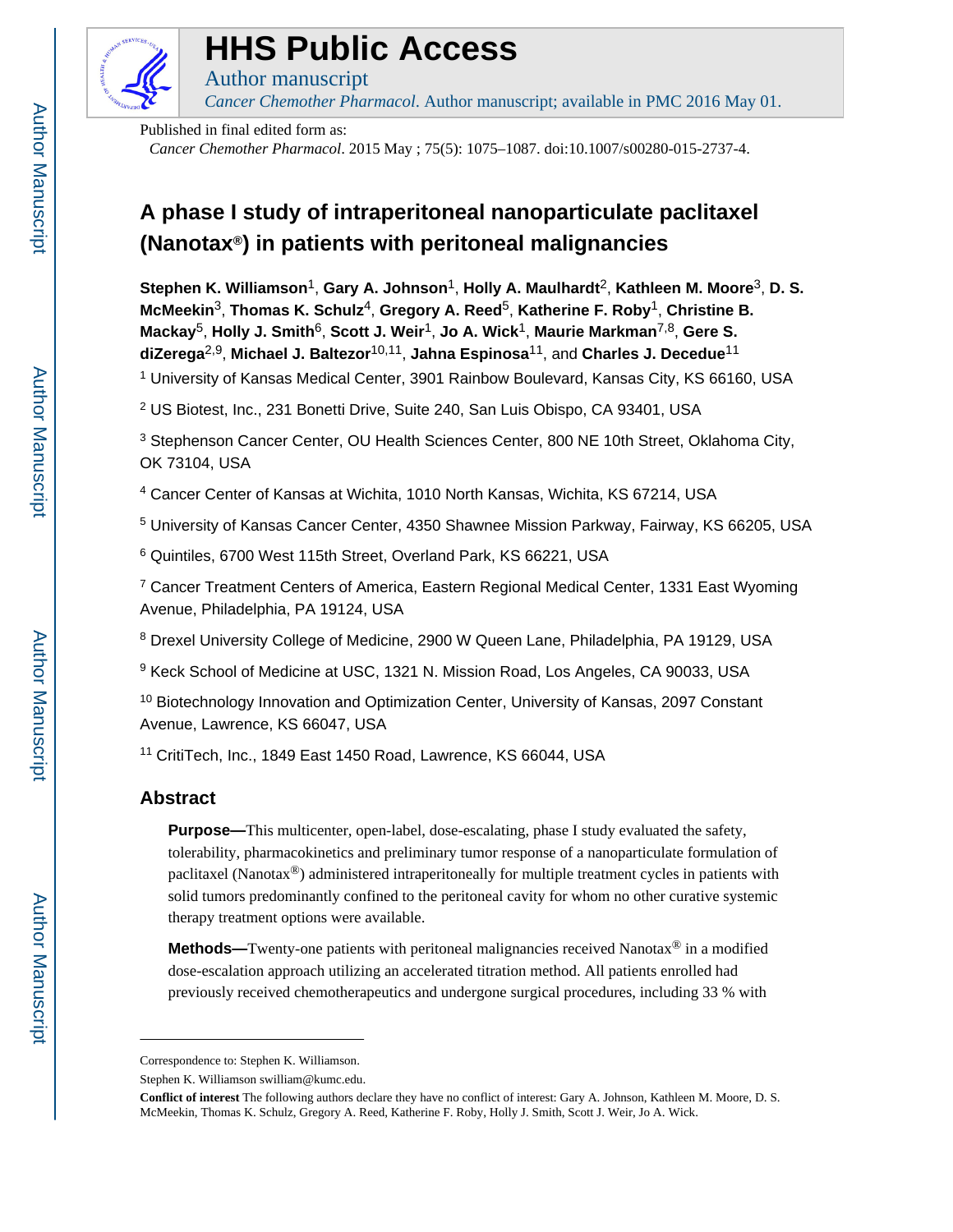**Results—**Intraperitoneal (IP) administration of Nanotax® did not lead to increases in toxicity over that typically associated with intravenous (IV) paclitaxel. No patient reported Grade 2 neutropenia and/or Grade 3 neurologic toxicities. Grade 3 thrombocytopenia unlikely related to study medication occurred in one patient. The peritoneal concentration–time profile of paclitaxel rose during the 2 days after dosing to peritoneal fluid concentrations 450–2900 times greater than peak plasma drug concentrations and remained elevated through the entire dose cycle. Best response assessments were made in 16/21 patients: Four patients were assessed as stable or had no response and twelve patients had increasing disease. Five of 21 patients with advanced cancers survived longer than 400 days after initiation of Nanotax<sup>®</sup> IP treatment.

**Conclusions—**Compared to IV paclitaxel administration, Cremophor-free IP administration of Nanotax<sup>®</sup> provides higher and prolonged peritoneal paclitaxel levels with minimal systemic exposure and reduced toxicity.

#### **Keywords**

Paclitaxel; Nanotax<sup>®</sup>; Ovarian cancer; Intraperitoneal; Nanoparticle; Peritoneal malignancy; Pharmacokinetics

## **Introduction**

Ovarian cancer is the fifth leading cause of cancer-related death among women in the USA and is the deadliest of gynecologic cancers. Despite advances in chemotherapeutics and surgical procedures, the 5-year survival rate for ovarian cancer was 45 % as of 2010 [1]. An estimated 220,000 new cases are diagnosed worldwide each year with 21,980 cases and 14,270 deaths anticipated in the USA during 2014 [1]. New and novel approaches to address peritoneal malignancies are of high priority. Intravenous (IV) paclitaxel (initially approved as TAXOL®, Bristol-Myers Squibb Co., Princeton, NJ) is an antineoplastic agent approved by FDA in 1992 for ovarian cancer treatment. The taxane family comprises a broad category of compounds that are effective inhibitors of cell growth; however, the hydrophobicity of paclitaxel presents delivery challenges. IV paclitaxel includes the solubilizing agent Cremophor [2] (polyoxyethylated castor oil) which, although generally recognized as safe, has been shown to be responsible for significant side effects necessitating pre-treatment of patients with antiemetics, antihistamines and either oral or IV steroids. IV paclitaxel administration can lead to severe hematological adverse events (AEs), with bone marrow suppression as the major dose limiting toxicity (DLT) [3].

The effect of systemic chemotherapy on peritoneal metastases is somewhat limited, possibly due to the presence of the peritoneum–plasma barrier that prevents effective drug delivery from systemic circulation into the peritoneal cavity [4]. Intraperitoneal (IP) chemotherapy administration bypasses the peritoneum–plasma barrier and maximizes the total amount of drug delivered into peritoneal tumor nodules while minimizing systemic drug exposure [5]. Paclitaxel's high molecular weight (853.9 g/mol), low solubility and continual availability from the Nanotax $\mathcal{O}$  depot particles results in low peritoneal clearance and its ability to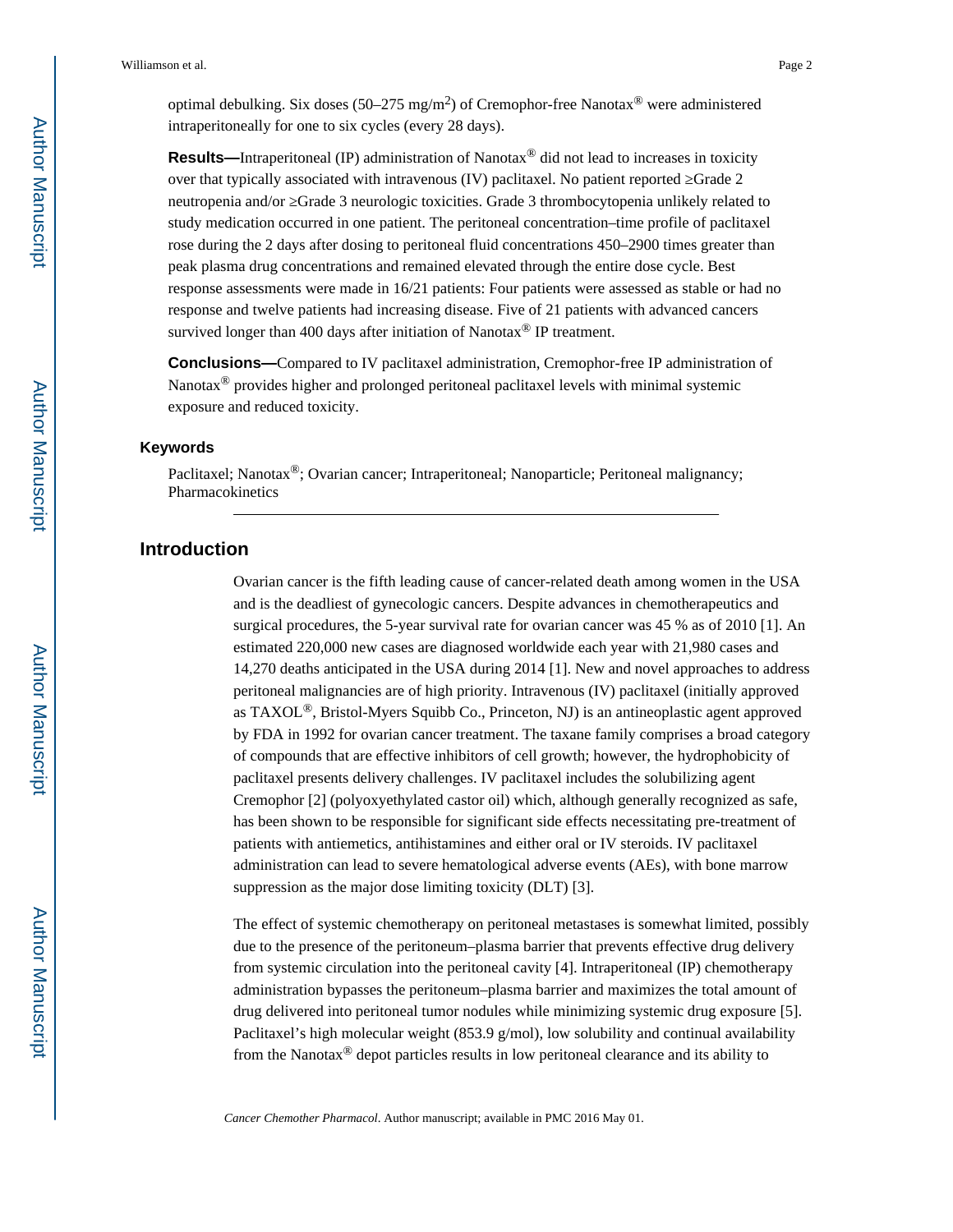penetrate more than 80 tumor cell layers after 24-h exposure makes it favorable for IP delivery [6]. Dose-dependent response to IV paclitaxel has been demonstrated in several clinical trials [7–10], with results suggesting that IP delivery of paclitaxel would improve cytotoxic effects due to increased local drug concentration. IP paclitaxel administered in combination with IV (IV/IP) chemotherapy with or without IP platinum has been reported as a viable treatment approach for ovarian and peritoneal carcinomas. IP paclitaxel treatment has been used as a neoadjuvant [11], intra-operatively and hyperthermically [12], as an instillation after primary optimal cytoreductive surgery [13, 14], and after neoadjuvant chemotherapy or primary surgery with optimal debulking [15]. Several of these IP paclitaxel treatment methods resulted in 5-year survival rates >60 % [11, 13, 14]. Additionally, randomized controlled trials have indicated improved progression-free survival (PFS) and/or overall survival (OS) for patients with peritoneal malignancies treated with a combination of IV/IP chemotherapy [13, 16, 17]. The phase III GOG-172 trial randomized patients with Stage III ovarian and peritoneal cancers to either IV paclitaxel (135 mg/m<sup>2</sup>) over 24 h on day 1 followed by IV cisplatin (75 mg/m<sup>2</sup>) on day 2, or IV paclitaxel (135 mg/m<sup>2</sup>) over 24 h on day 1 followed by IP cisplatin (100 mg/m<sup>2</sup>) day 2 and IP paclitaxel (60 mg/m<sup>2</sup>) on day 8 every 21 days for six cycles [13]. Improved survival (65.6 months for IV/IP arm vs. 49.7 months for IV only arm) came with increased hematological, gastrointestinal, metabolic and neurologic toxicities as well as decreased quality of life. However, the majority of these toxicities were short-lived with only the increase in reported neurotoxicity remaining after 12 months [18]. These findings led to the publication of a Clinical Announcement by the National Cancer Institute (NCI) recommending that women be counseled about the benefit associated with combined IV and IP chemotherapy [19]. A trial evaluating a modified GOG-172 regimen (mGOG-172), IV paclitaxel (135 mg/m<sup>2</sup>) over 3 h on day 1, IP cisplatin (75 mg/m<sup>2</sup>) on day 2 and IP paclitaxel (60 mg/m<sup>2</sup>) on day 8, given every 21 days for six cycles [14] showed similar levels of improvement in OS (67 months) with the benefits of reduced toxicity and increased number of IV/IP treatment cycles completed.

The development of Nanotax $^{\circledR}$  (sterile nanoparticulate paclitaxel powder for suspension, CritiTech, Inc., Lawrence, KS) allows IP delivery of therapeutically relevant concentrations of paclitaxel within the peritoneal fluid without the need for toxic solvents such as Cremophor EL. The Nanotax® production process utilizes supercritical carbon dioxide in combination with organic solvents to reproducibly precipitate paclitaxel as fine particles. This novel employment of supercritical fluid (SCF) technology [20] results in naked, rodshaped particles that have a narrow size distribution (mean particle size 600–700 nm) with 95 % of all particles measuring smaller than 1  $\mu$ m [20, 21]. IP administration of Nanotax<sup>®</sup> particles provide a stable reservoir of paclitaxel which allows for extended drug release, an enhanced rate of solubilization and increased tumor exposure with reduced toxicity. Studies evaluating the relationship between nanoparticle shape and uptake have shown enhanced cellular uptake in cancer cell lines with rod-shaped particles, as well as faster internalization of longer versus shorter rod-shaped silica nanoparticles [22]. In addition to variations in particle size and shape, a variety of paclitaxel encapsulations have been created and evaluated in preclinical studies to improve drug delivery and reduce toxicities [23]. To date, only paclitaxel–albumin bound nanoparticles (Abraxane®) have been shown to be efficacious in clinical studies resulting in FDA approval for treatment of metastatic breast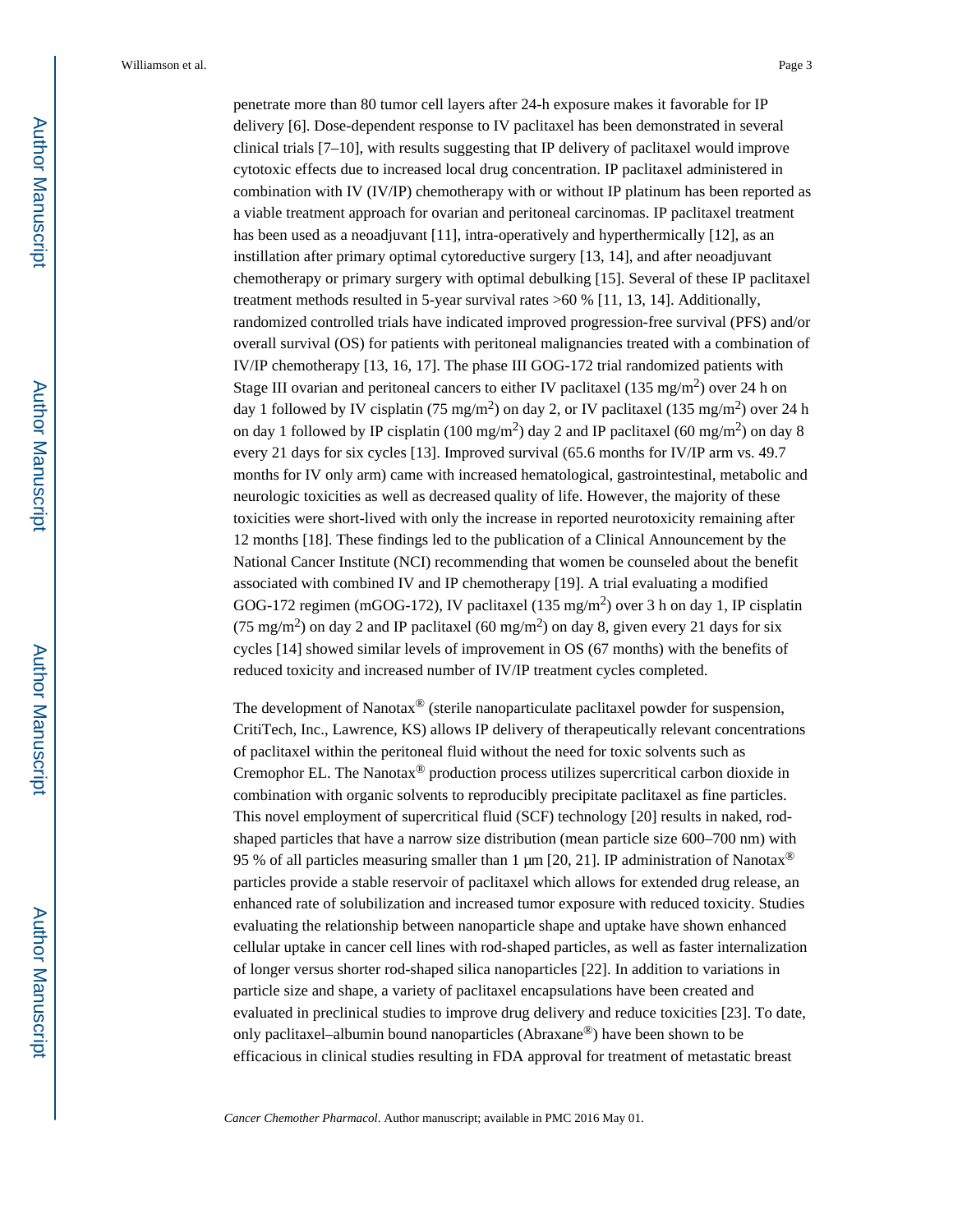cancer, non-small cell lung cancer and adenocarcinoma of the pancreas via IV administration.

This phase I study was designed to evaluate the safety, dose tolerance and pharmacokinetics (PK) of IP Nanotax® across a range of doses and over multiple cycles of treatment in patients with advanced peritoneal malignancies. A secondary objective was the preliminary evaluation of antitumor activity using the response evaluation criteria in solid tumors (RECIST) criteria [24].

## **Materials and methods**

This was a multicenter, open-label, dose-escalating, phase I study to evaluate the safety, dose tolerance, PK, and preliminary antitumor effect of Nanotax® administered IP, with the intent of administration for a minimum of six cycles (once every 28 days), in patients with solid tumors whose carcinoma was predominantly confined to the peritoneal cavity.

#### **Patients**

Patients aged 18 years and over were eligible for the trial if they satisfied the following inclusion criteria: (1) Histologic or cytologic diagnosis of carcinoma predominantly confined to the peritoneal cavity; (2) no other curative systemic therapy treatment options available; (3) at least 28 days elapsed since completion of previous chemotherapy; (4) at least 2 weeks elapsed since abdominal surgery and full recovery from effects of surgery; (5) Zubrod performance status [25] of 0–2; (6) granulocyte count  $1500/\mu$ L and platelet count

≥100,000/μL within 14 days of study registration; (7) adequate renal function; and (8) adequate hepatic function. Patients with stable brain metastases and patients with hepatobiliary stents were eligible, as were patients who had previous treatment with chemotherapeutics (including IV and IP taxanes and platins) or had received radiotherapy.

Exclusion criteria included report of: (1) active inflammatory bowel disease or chronic diarrhea; (2) active infection requiring systemic therapy; (3) known history of uncontrolled hypertension, unstable angina, symptomatic congestive heart failure, myocardial infarction within the previous 6 months prior to study registration or serious uncontrolled cardiac arrhythmia; (4) any sensory neuropathy Grade 2 or higher [NCI Common Terminology Criteria Adverse Events version 3.0 (CTCAE-v3.0)] at time of study registration; (5) planning to receive any concomitant radiation therapy, hormonal therapy or other chemotherapy; (6) concomitant medications demonstrated to inhibit or induce CYP3A4 or CYPC28 drug metabolizing enzymes; (7) preexisting conditions that prohibited the use of IV dexamethasone or any other concomitant medication at the recommended dose; (8) pregnant or nursing women and patients of reproductive age who did not agree to use contraception. All patients gave written informed consent before study entry in compliance with institutional, state and federal regulations. The study was conducted in accordance with good clinical practice (GCP) [26].

#### **Drug administration and dose escalation**

A physical examination (excluding genitourinary examination) with review of body systems and vital signs was performed at pre-study (screening), weeks 5, 9, 13 and continued every 4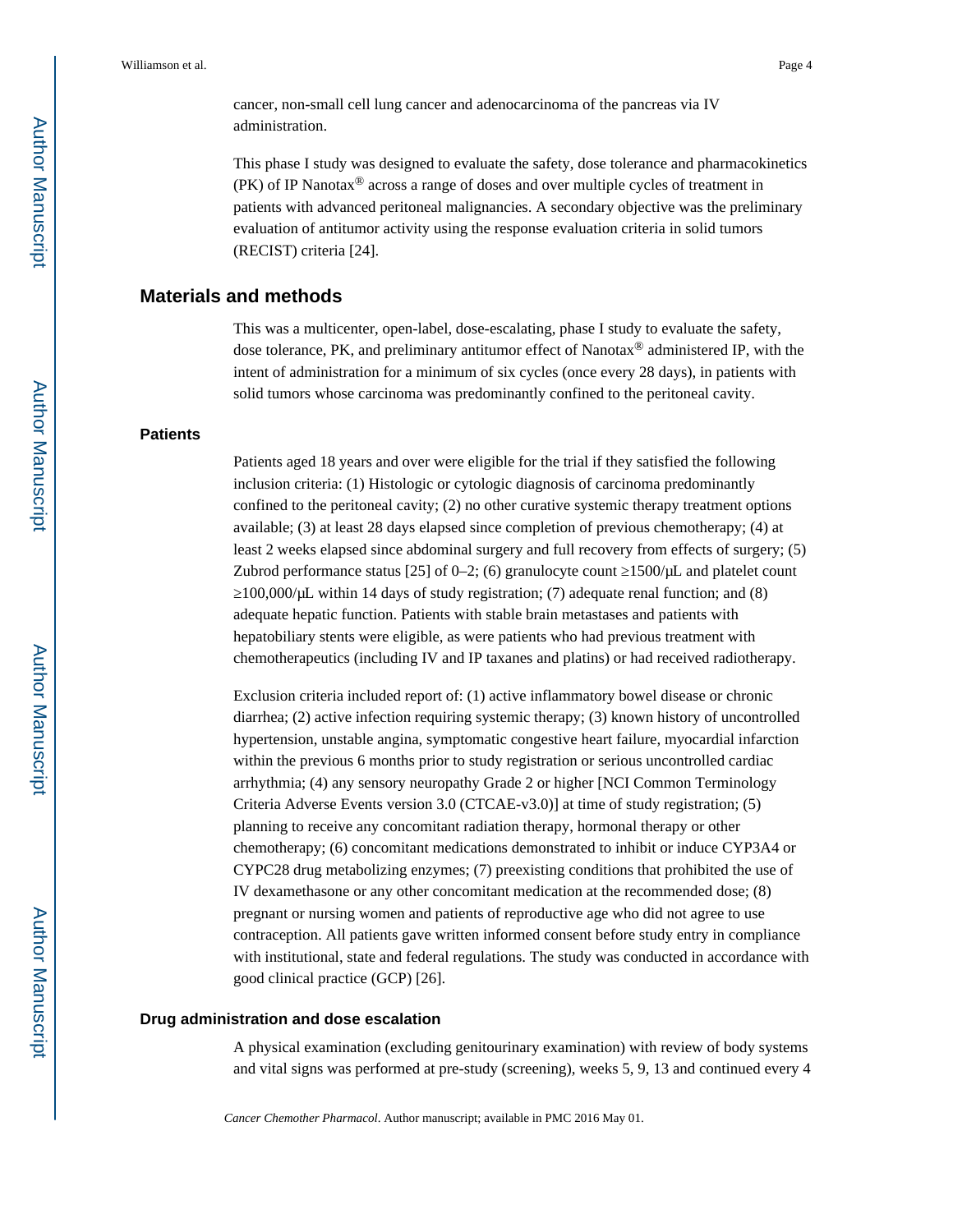weeks throughout treatment. Vital signs were taken pre-infusion, 30 and 60 min after the start of each IP Nanotax<sup>®</sup> infusion, and prior to discharge. Blood samples for hematology and chemistry were obtained at baseline, following instillation and weekly throughout treatment. If patients had Grade 4 neutropenia, CBC evaluations were to be performed three times a week until neutropenia resolved. Liver profile (AST/ALT, T.Bili., alkaline phosphatase and albumin levels) and tumor markers were obtained at baseline, weeks 5, 9, 13 and every 4 weeks throughout treatment as no anticipation of acute liver toxicity warranted additional testing.

A large bore implantable peritoneal catheter (9.6 French venous port; Port-a-Cath) was placed in the peritoneal cavity for Nanotax® delivery. At the time of catheter placement, and after each IP treatment or at least once a month, the catheter was flushed with heparinized saline. As a pre-treatment antiemetic, patients received IV dexamethasone (20 mg) with additional antiemetics (i.e., ondansetron, granisetron or dolasetron) as needed. To avoid potential infusion-related adverse reactions, all patients received a pre-treatment dose of IV diphenhydramine (50 mg) and an H2 receptor-antagonist [i.e., IV ranitidine (50 mg) or IV famotidine (20 mg)] 30 min prior to IP Nanotax<sup>®</sup> administration.

Nanotax<sup>®</sup> was supplied as powder and was suspended prior to use with 25 mL sterile saline for a clinical concentration of 5 mg/mL. Prior to suspension administration, any appreciable ascites was drained from the peritoneal cavity. After an initial infusion of 0.5 L sterile saline, Nanotax<sup>®</sup> [volume determined by dose and patient body surface area (BSA), no maximum] was delivered as a bolus injection into the administration tubing (paclitaxel tubing with filter removed to prevent trapping of study medication particles) and allowed to flow into the peritoneal cavity by gravity drainage. Following Nanotax® instillation, additional sterile saline up to a total of 2 L was infused over 30–60 min. Patients were placed in multiple positions (15 min each position) in order to distribute the study medication throughout the peritoneal cavity. Mitigation options for abdominal pain or discomfort during saline administration included analgesics, reduction in flow rate and reduction of instilled fluid volume. The peritoneal cavity was not drained after instillation, and only fluid for PK analysis was removed.

A treatment cycle consisted of IP therapy on day 1 which was repeated once every 28 days. Patients continued on this treatment schedule until they experienced disease progression, an unacceptable toxicity or until a treatment delay >14 days, a development of an inter-current non-cancer-related illness that prevented continuation of therapy, a request by patient for any reason or initiation of medication that inhibits or induces CYP3A4 or CYP2C8. Treatment was intended to occur for a minimum of six cycles. After cessation of study therapy, patients were followed for survival for up to 2 years.

This study utilized a modification of an accelerated titration design [27] intended to minimize both the number of patients treated at doses below the biologically active level and the time to study completion. Dose escalation, up to a maximum of  $275 \text{ mg/m}^2$ , occurred in two phases: acceleration with single patient cohorts, and standard with cohorts of three to six patients. The acceleration phase was implemented until a Grade 2 or higher nonhematological or Grade 3 or higher hematological toxicity occurred, at which point standard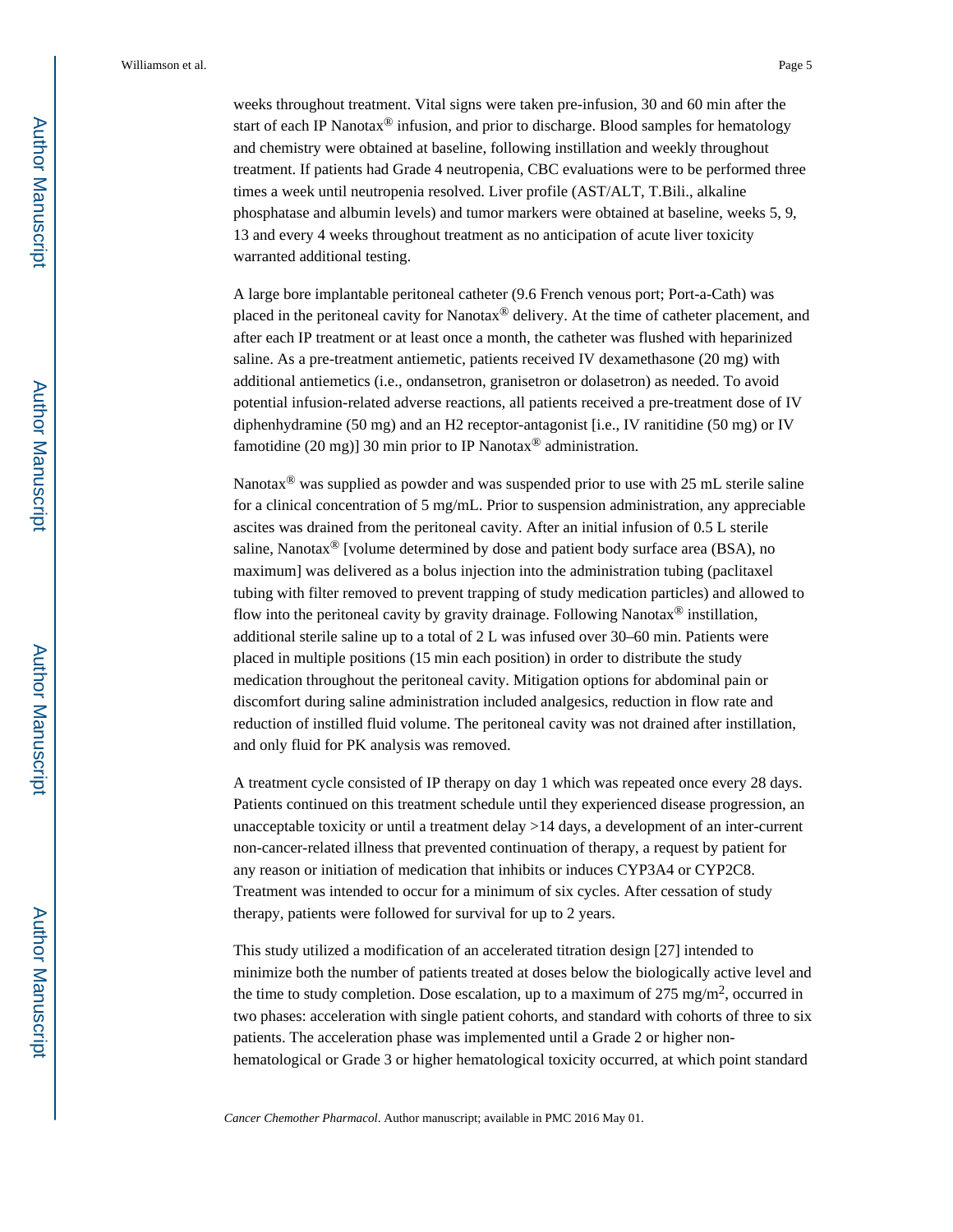phase was initiated with two additional patients enrolled at the dose level in question. In standard phase, escalation was determined by occurrence of DLT and patients who did not complete cycle 1 were replaced. DLT was defined as any of the following events that occurred during a subject's first treatment cycle and was assessed as study drug-related (possibly, probably or definitely), with toxicities graded according to the CTCAE-v3.0: (1) Grade 4 neutropenia lasting  $>7$  days; (2) Grade 4 thrombocytopenia; (3) Grade 3 nonhematological toxicity, including abdominal pain requiring narcotics (with the exception of alopecia and hypersensitivity); (4) Grade 3 nausea and vomiting which occurred despite antiemetic therapy and required hydration for  $24$  h; (5) Grade 2 or 3 neuropathy persisting on day 28; and (6) treatment delays >2 weeks due to toxicity. If no patients experienced DLT, the next cohort was treated at a higher dose level. If one patient experienced DLT, an additional three patients were enrolled at that dose level. If two or more patients in any cohort experienced DLT, the next cohort was treated at a lower dose level. Dose escalation was determined by the sponsor, the medical monitor, and the principal investigators following assessment of the safety data from patient(s) at the last completed dosing level.

#### **Safety**

Safety was assessed in terms of AEs, serious AEs (SAEs), treatment-emergent AEs (TEAEs), DLTs, clinical laboratory tests, vital sign measurements and physical examination findings. AEs were graded according to the CTCAE-v3.0 and were coded using the Medical Dictionary for Regulatory Activities (MedDRA®), version 16.1. TEAEs, defined as any AE that occurred after the patient received any dose of Nanotax®, were summarized by the number and proportion of patients experiencing at least one occurrence and frequencies were summarized by the MedDRA<sup>®</sup> preferred term, severity grade (CTCAE-v3.0) and relation to treatment (not related, unlikely related, possibly related, probably related, and definitely related).

#### **Pharmacokinetics**

PK evaluation was determined in patients for whom peritoneal fluid and plasma samples were available following IP Nanotax<sup>®</sup> administration. Blood samples (5 mL) were collected prior to and at 0.5, 1, 2, 4, 6, 8, 24, 48, 72, 168 and 336 h post-instillation during treatment cycles 1 and 2. Peritoneal fluid sampling (20 mL via peritoneal catheter) was attempted prior to and at 2, 6, 8, 24, 48, 72, 168 and 336 h post-instillation during treatment cycles 1 and 2. The plasma and peritoneal samples were stored at −20 °C until analyzed. Plasma and peritoneal paclitaxel concentrations were analyzed using a validated assay by combined reversed-phase liquid chromatography tandem mass spectrometry according to the method of Mortier [28] [limit of quantification (LOQ) of 4 ng/mL (0.005 μmol/L)]. Non-parametric PK analyses were performed on the resultant plasma concentration–time data using Phoenix WinNonlin®, Version 6.2 (Certara USA, Inc., St. Louis, MO).

#### **Tumor response**

Objective tumor response status was assessed according to the RECIST guidelines [24] at the end of every other treatment cycle. Complete response (CR) was defined as disappearance of all disease with no new lesions and no disease related symptoms, as well as normalization of markers and other abnormal laboratory values. Partial response (PR) was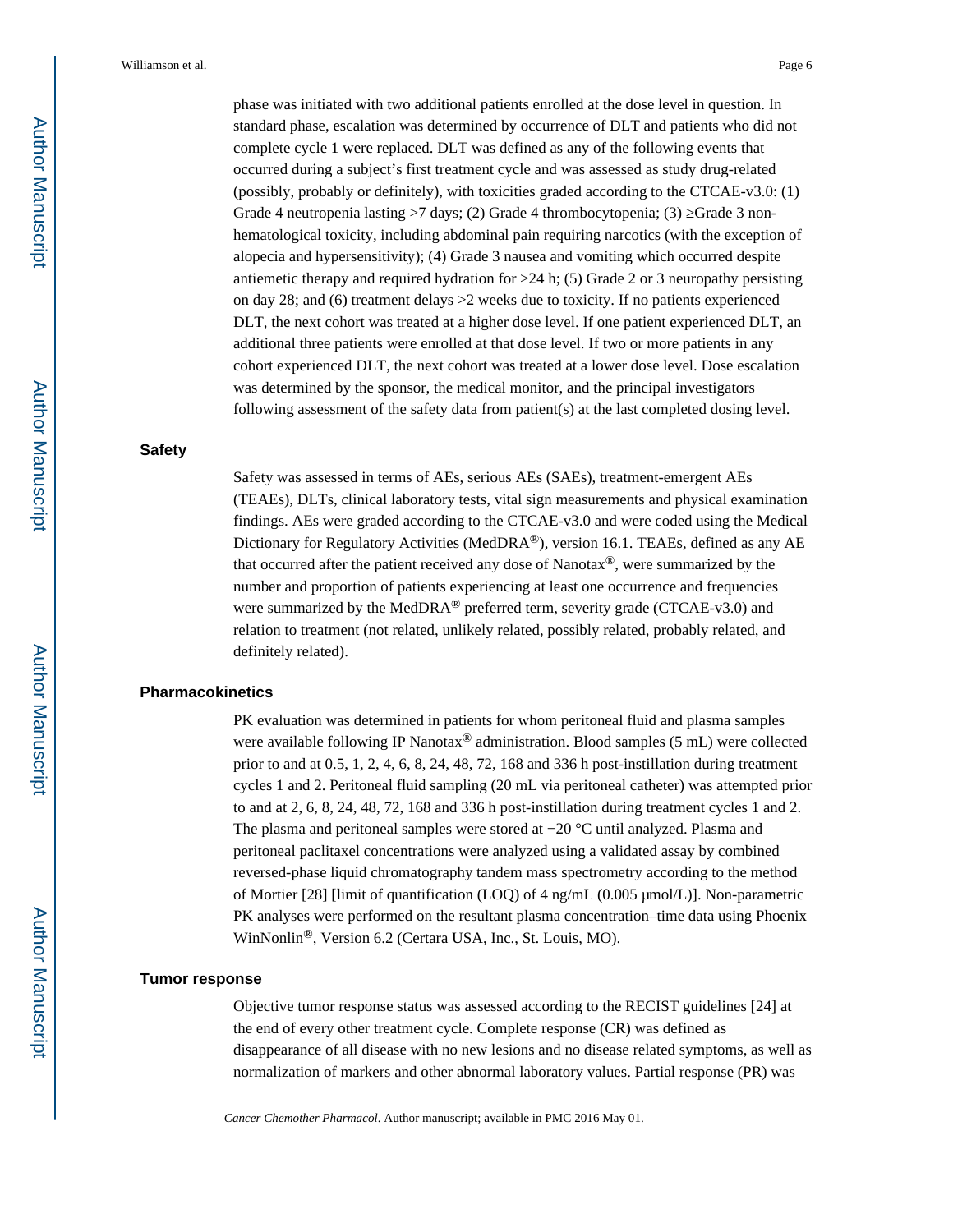defined as ≥30 % decrease under baseline of the sum of longest diameters of all target measurable lesions in patients with at least one measurable lesion, with no unequivocal progression of non-measurable disease and no new lesions. Stable disease (SD) was defined as neither sufficient shrinkage to qualify for PR or sufficient increase to qualify for progression or symptomatic deterioration.

Progression was defined as one or more of the following: (1) 20 % increase in the sum of the longest diameters of the target measurable lesions over the smallest sum observed (over baseline if no decrease during therapy); (2) unequivocal progression of non-measurable disease; (3) appearance of any new lesion/site; and (4) death due to disease without prior documentation of progression and without symptomatic deterioration. Symptomatic deterioration was defined as global deterioration of health status requiring discontinuation of treatment without objective evidence of progression.

All measurable lesions up to a maximum of 10 lesions representative of all involved organs were identified as target lesions at baseline, and all disease assessments were made using the same technique as baseline. Additional lesions were identified as non-target lesions and were included as non-measurable disease. CA-125 or CEA serum levels were monitored as indicators of tumor response.

#### **Statistical analysis**

Continuous variables were summarized using descriptive statistics [number of patients with non-missing values, mean, standard deviation (SDEV), median, minimum, and maximum]. Descriptive statistics for PK parameters included the arithmetic mean and SDEV. The denominator for the percentage calculation was based on the total number of patients in the safety population by dose level and overall, unless otherwise specified. All analyses were carried out using SAS 9.2.

## **Results**

#### **Patient characteristics**

Enrollment began in July 2008, and the study was completed in May 2013. Twenty-two patients were enrolled. One patient was discontinued prior to Nanotax® administration due to fibrin sheath encapsulation of the IP port (Table 1). The median age of patients in the safety population  $(N = 21)$  was 64 years (range 37–77 years), and the majority were female (81 %) and white (95 %). Thirteen patients (62 %) had ovarian cancers, and one patient each (5 %) had primary cancers of the bladder, brain, endometrium, gastroesophageal junction, pancreas, peritoneum, small bowel or adenocarcinoma of unknown primary site. Cancer stage at initial diagnosis was primarily IIIC (43 %) or IV (38 %) with one patient each presenting at Stage I, II, III or IIIA. All patients had received multiple prior chemotherapy regimens including IV carboplatin and paclitaxel (76 %) and previous IP chemotherapy (10 %). All patients had undergone significant and/or multiple previous surgical procedures with seven patients (33 %) having required tumor debulking.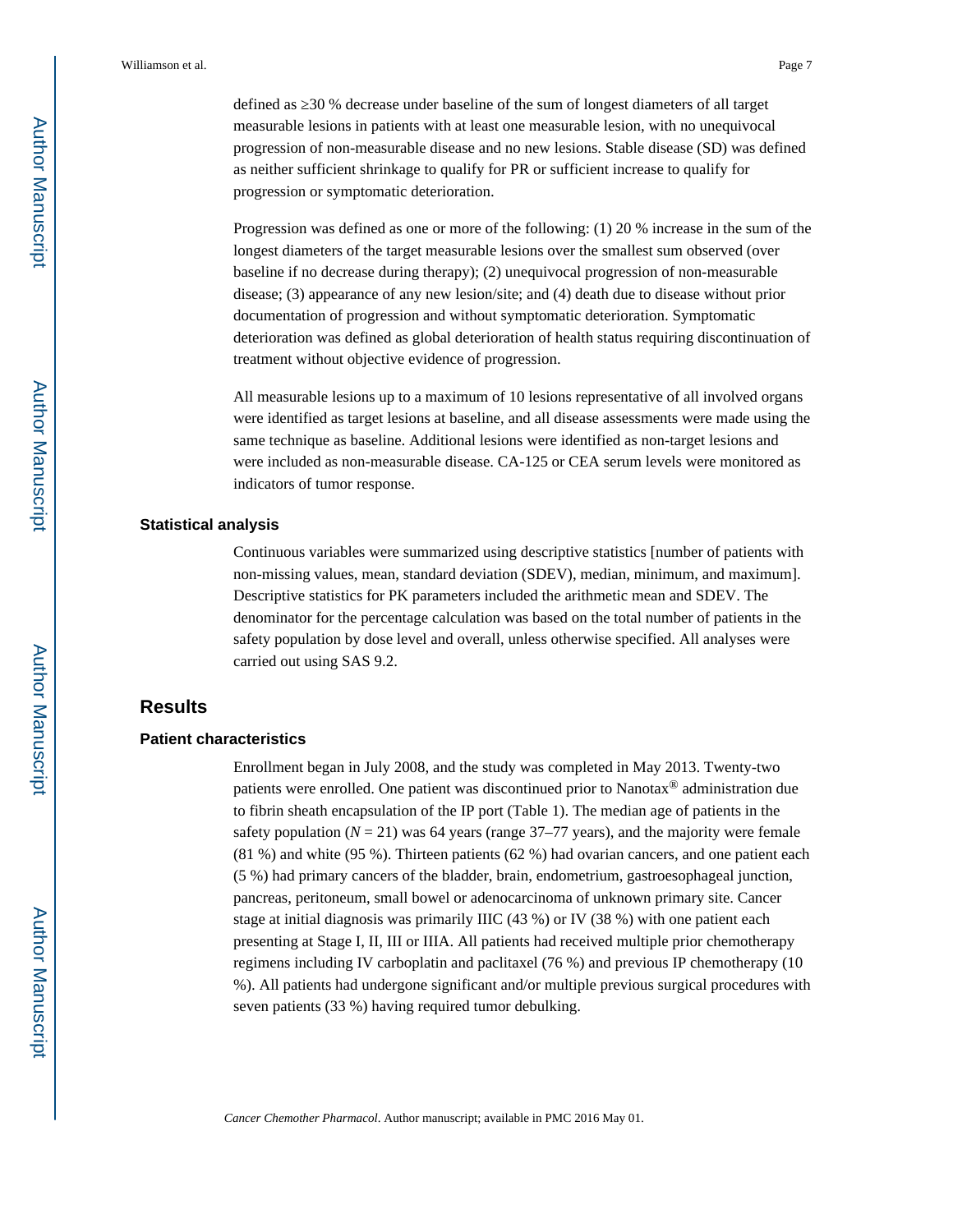## **Drug administration and safety**

All dose levels of IP Nanotax<sup>®</sup> were included in the analysis, 50, 82.5, 125, 175, 225 and  $275 \text{ mg/m}^2$ , reflecting an increase of 1.65-, 2.5-, 3.5-, 4.5- and 5.5-fold from the starting dose of 50 mg/m<sup>2</sup>. Dose escalation was stopped at 275 mg/m<sup>2</sup> due to slow patient accrual and a lack of evidence suggesting higher paclitaxel levels would lead to improved clinical benefit. Twenty-one patients received Nanotax $^{\circledR}$ , with a total of 43 treatment cycles administered (Table 2). Depending on dose level and patient BSA, between 19 and 99 mL of Nanotax<sup>®</sup> were delivered. Dose escalation was switched from the accelerated to standard approach after the second patient  $(82.5 \text{ mg/m}^2 \text{ dose})$  exhibited a Grade 2 non-hematological toxicity (abdominal pain, pressure and distention during the initial IP infusion of saline). Patients who did not complete cycle 1 were replaced.

All treated patients reported at least one treatment-emergent adverse event (TEAE), and a total of 332 TEAEs were reported for all six dose levels (Table 2). Seventeen patients (81 %) experienced TEAEs that were considered treatment-related by the investigator. The most commonly reported TEAE classification was gastrointestinal disorders (91 %), followed by general disorders and administration site conditions (81 %), metabolism and nutrition disorders (76 %), nervous system disorders (52 %) and infections and infestations (48 %). There was no apparent association between number of TEAEs per patient and dose administered, with the 125 and 275 mg/m<sup>2</sup> doses having the fewest TEAEs. Twenty-four treatment-emergent SAEs were reported in 11 subjects during the study and two (delayed wound healing and dyspnea) occurring at the  $175 \text{ mg/m}^2$  dose were deemed possibly related to Nanotax® treatment.

One patient at the 175 mg/m<sup>2</sup> dose experienced a Grade 3 non-hematological toxicity TEAE related to an increase in ascites which was classified as a DLT and thus required a dosage reduction (20 % for cycle 2). The occurrence of ascites was deemed probably related to drug administration and resolved after 14 days. There were no DLTs of Grade 4 neutropenia, neutropenic fever, sepsis or thrombocytopenia, Grade 3 nausea and vomiting, Grade 3 neuropathy or Grade 2 neuropathy persistent on day 28, or treatment delays of >2 weeks due to toxicity. Eight patients experienced Grade 3 TEAEs classified as gastrointestinal disorders: Three had TEAEs of Grade 3 ascites or nausea deemed possibly or probably related to Nanotax® administration, while five had gastrointestinal disorders considered unrelated to Nanotax® administration including abdominal pain, small intestinal obstruction (related to disease progression) and constipation.

Four patients experienced seven laboratory values assessed as  $\,$  Grade 3, one of which was a Grade 3 reduction in platelet count considered unlikely related to Nanotax® administration (225 mg/m<sup>2</sup> dose). Grade 2, 3 or 4 neutropenia was not detected in any patient receiving Nanotax®, and three instances of Grade 1 neutropenia were reported in two patients, all of which resolved in subsequent weeks.

Within the safety population, 14 patients discontinued Nanotax<sup>®</sup> treatment due to documented disease progression, five patients had discontinuation requested by physician for reasons not related to toxicity and two patients discontinued treatment due to non-Nanotax<sup>®</sup> related toxicities: (1) at the 125 mg/m<sup>2</sup> dose, a Grade 3 non-infectious wound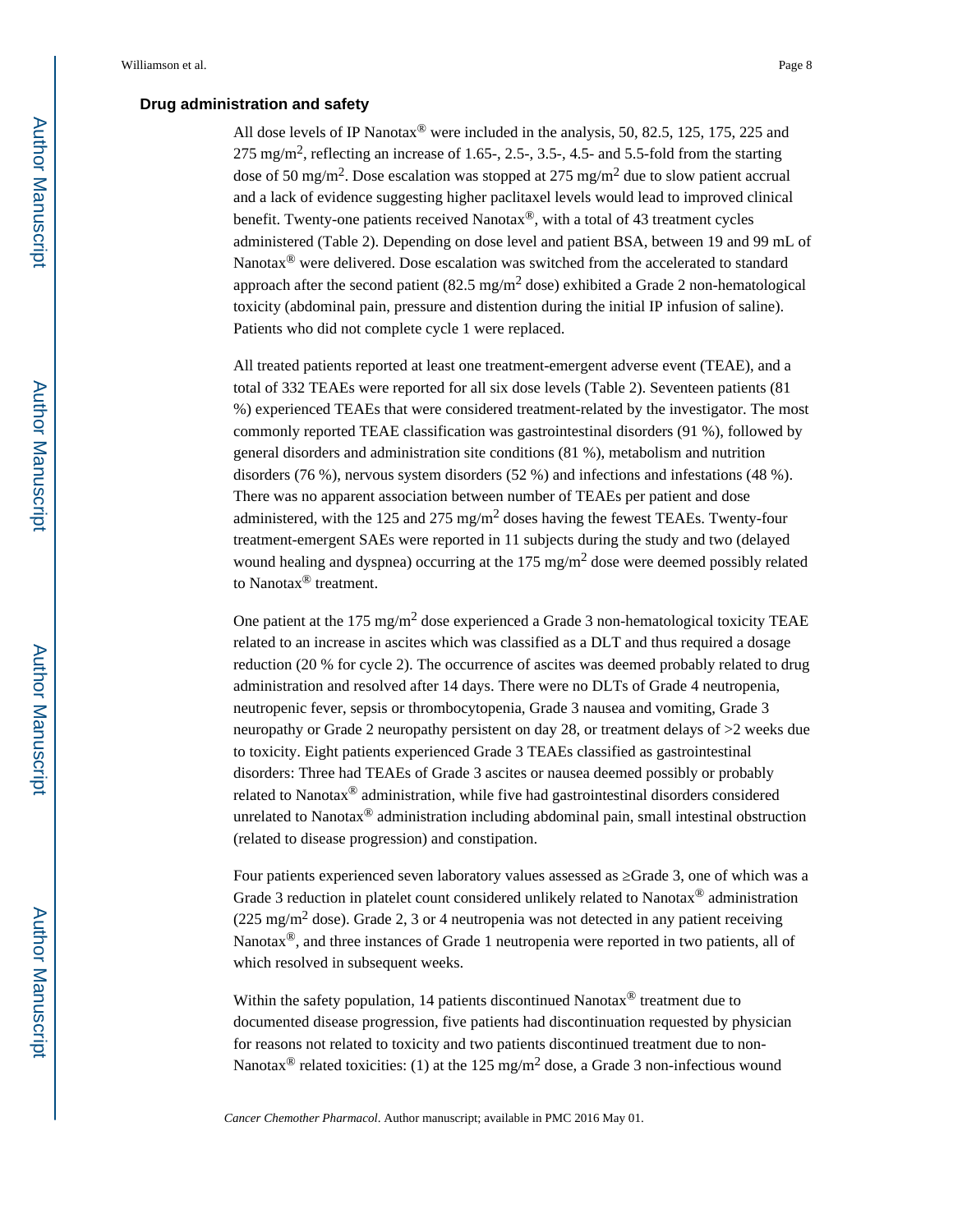complication and (2) at the 275 mg/m<sup>2</sup> dose, a Grade 3 SAE associated with a wound infection related to catheter port site. No patient discontinued the study due to a study drugrelated AE, and no deaths were associated with study drug administration. One patient was lost to follow-up, and seventeen patients had early study termination due to death. The remaining three patients completed the 2-year follow-up for survival (Table 2).

#### **Pharmacokinetics**

A total of 21 patients were included in the PK analysis. Due to technical difficulties with collection, fewer peritoneal fluid samples were collected than plasma samples. Insufficient peritoneal fluid samples were available to justify conducting a complete PK analysis. The volume of fluid in the peritoneal cavity is highly variable in patients with peritoneal malignancies and is further complicated by the presence or absence of ascites. As such, individual patient PK data are presented in Table 3. Following IP administration of Nanotax®, peritoneal fluid paclitaxel PK demonstrated a concentration–time profile that increased to a high concentration (mean of all doses  $= 6.7 \mu$ mol/L after 2 h) and slowly decreased over the 2-week sampling period (Fig. 1a). The time required to reach peak concentrations ( $T_{\text{max}}$ ) was 56 h for the 50–275 mg/m<sup>2</sup> IP doses. Importantly, high trough peritoneal fluid concentrations of paclitaxel (mean = 1.0 μmol/L, *N* = 6) were observed prior to the second cycle IP dose at 4 weeks for those patients receiving multiple treatment cycles and for which peritoneal fluid was obtainable (Table 3). Inability to aspirate peritoneal fluid from patients on day 1 of cycle 2 prevented assessment of IP accumulation of paclitaxel. Mean peritoneal fluid paclitaxel levels at 168 h (6.0 μmol/L, *N* = 17) and 336 h (2.6 μmol/L,  $N = 17$ ) demonstrate stable paclitaxel concentrations and reflect low clearance of Nanotax<sup>®</sup> from the peritoneal cavity due to the continuous release of paclitaxel from the Nanotax® particles.

Sufficient plasma samples allowed a PK analysis that demonstrated a concentration–time profile that resembled the peritoneal fluid profile, with an increase after IP dosing of Nanotax<sup>®</sup> followed by a subsequent stable elevation over the 2-week sampling period (Fig. 1b). Mean plasma paclitaxel concentration of 0.005 μmol/L was observed 2 h after the first treatment cycle of study drug (for all dose levels combined,  $N = 21$ ). The AUC values for the plasma data from each patient are provided in Table 3; however, a larger PK study with more patient data at each dose is needed to draw final conclusions. The maximum mean plasma concentration ( $C_{\text{max}}$  <sub>plasma</sub>) of 0.016 μmol/L ( $N = 20$ ) was reached at a  $T_{\text{max}}$  of 63 h.  $C_{\text{max}}$  plasma concentrations by dose level over cycles 1 and 2 were comparable, suggesting a rate-limited clearance of paclitaxel from the peritoneal cavity.  $C_{\text{max}}$ <sub>IP</sub> were 41–7607 times greater than  $C_{\text{max\_plasma}}$  (Table 3), with a mean per dose  $C_{\text{max\_IP}}/C_{\text{max\_plasma}}$  range of approximately 450–2900.

#### **Efficacy and tumor response**

At baseline, 86 % of patients had a Zubrod performance status of 0 or 1 (nine patients each), one patient reported a value of 2 at baseline, and two patients had no values reported. During the course of the study, patient performance remained stable and no patient reported a Zubrod status of 3 or 4.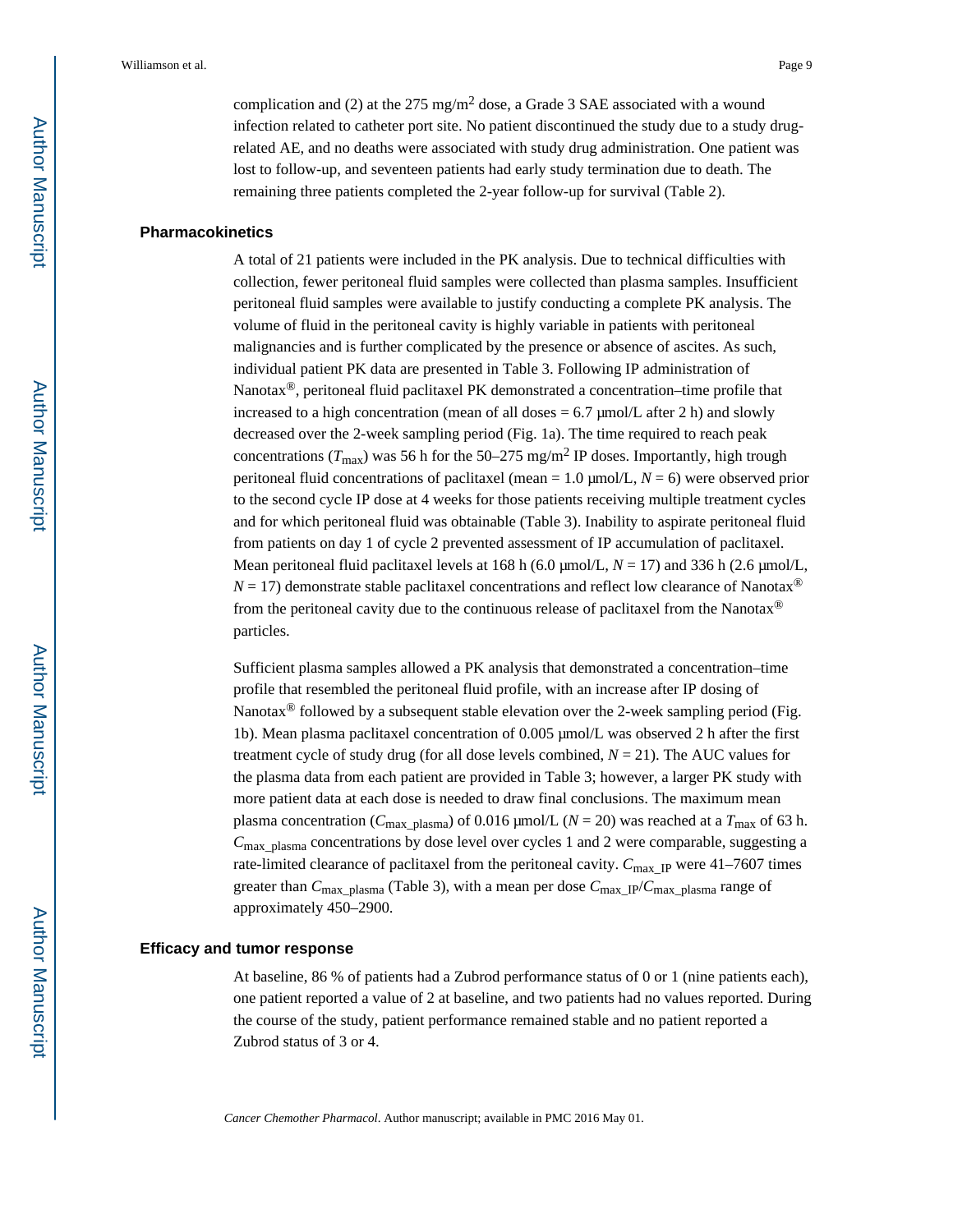No CRs or PRs were recorded over the course of the study; five patients had localized tumor progression, seven patients had regional or nodal progression, and six patients had distant progression. Time to tumor or clinical disease progression was longest in the  $175 \text{ mg/m}^2$ dose level (median 2.7 months), and time to death was longest in the 82.5 mg/m<sup>2</sup> dose level (median 11.1 months). Over the course of the study, objective tumor response was assessed using RECIST guidelines [24]: Five assessments of SD and 15 assessments of progressive disease were recorded. Best response was calculated from the sequence of objective statuses: 12 patients had increasing disease (defined as objective status of progression or symptomatic deterioration within 12 weeks of registration), four patients remained stable or had no response (defined as at least one objective status of stable/no response documented at least 6 weeks after registration and before progression or symptomatic deterioration), and five patients had no best response assessment.

Twelve patients had complete CA-125 assessments. Of these, eight patients had an increase in their levels, three patients had a decrease, and one patient had no change. Patients with decreases or no change in CA-125 levels were in the 175 mg/m<sup>2</sup> (three patients) and 225 mg/m<sup>2</sup> (one patient) dose levels. One patient who had CEA levels monitored showed an increase.

Seventeen deaths were recorded over the course of the study, primarily due to the patients' advanced cancer. Five of the 21 patients (24 %) treated with IP Nanotax<sup>®</sup> survived over 400 days after treatment initiation. These data are consistent with the refractory nature and clinical status of these patients at study enrollment (81 % of patients Stage IIIC or IV upon enrollment).

## **Discussion**

In this phase I study, delivery of nanoparticulate paclitaxel (Nanotax®) directly into the peritoneal cavity was well tolerated in patients with advanced peritoneal carcinomas. There were no Nanotax<sup>®</sup>-related deaths or Nanotax<sup>®</sup>-related AEs leading to study discontinuation. Cremophor EL-related adverse treatment reactions commonly noted with IV paclitaxel therapy were avoided. Five of the 21 patients (24 %) with Stage IIIC or IV cancers survived at least 400 days after initiation of Nanotax® treatment. Based on maintenance of the treatment schedule, tolerability and the expectation that greater anticancer benefit will be derived by patients receiving Nanotax® over multiple treatment cycles, the recommended dose for further study is 175 mg/m<sup>2</sup>.

Compared to the IV/IP arms of GOG-172 and mGOG-172, which had 76 and 12 %, respectively, of patients presenting with Grade 3 or 4 neutropenia, no patient in this study experienced Grade 2, 3 or 4 neutropenia following IP Nanotax<sup>®</sup> doses as high as 275 mg/m<sup>2</sup> (Table 4). In addition, rates of neutropenia were lower as compared to IV paclitaxel where Grade 4 neutropenia occurs in a dose- and schedule-dependent manner in 14 and 27 % of patients treated with 135 and 175 mg/m<sup>2</sup> IV doses, respectively [29].

Grade 3 thrombocytopenia classified as unlikely related to study medication occurred in one patient treated with Nanotax® versus zero patients in mGOG-172 (Table 5). Upon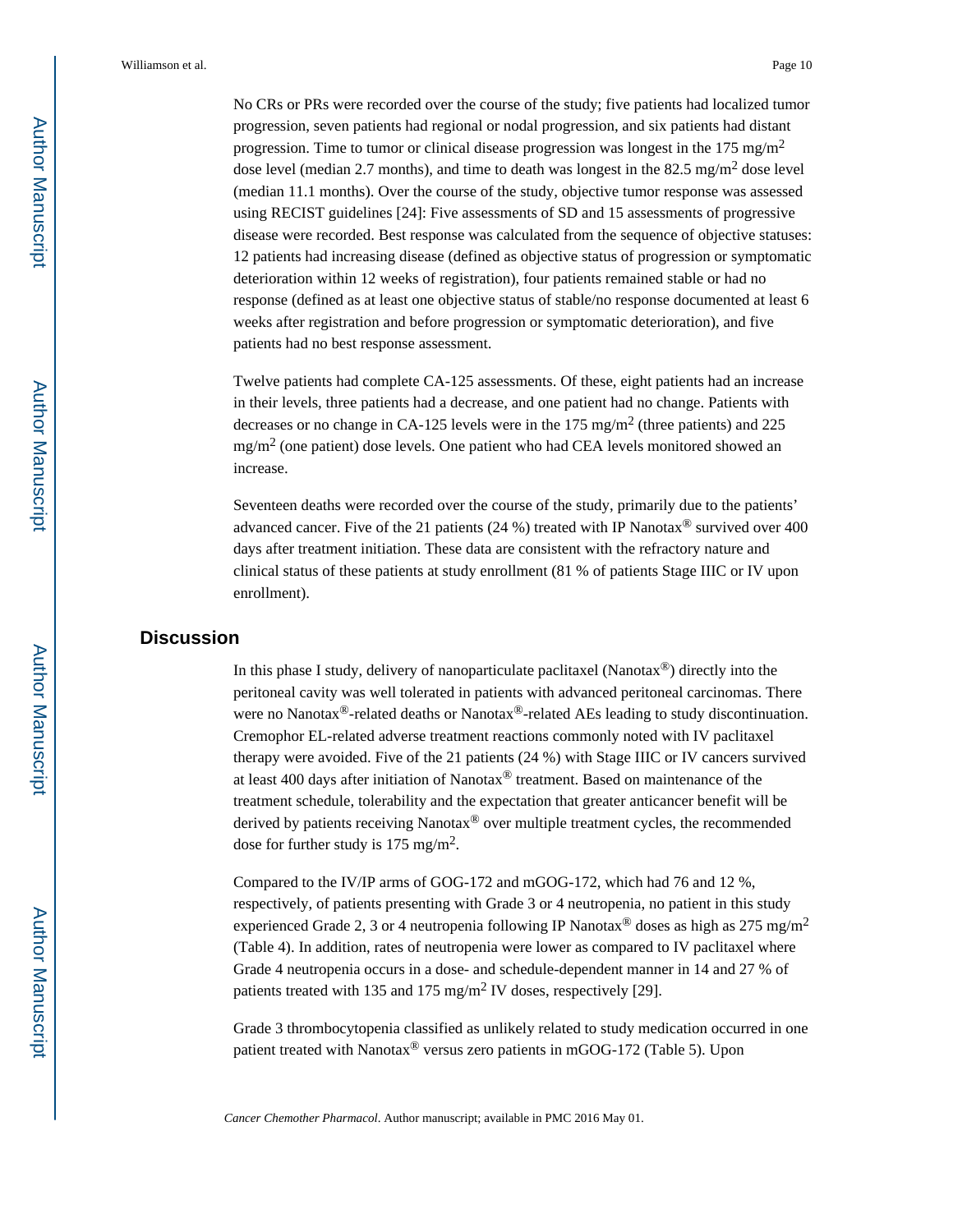enrollment, this patient's platelet levels were 103,000/μL and met eligibility requirements for inclusion (platelet count  $100,000/\mu L$  within 14 days of study initiation). However, platelets decreased during weeks 0 and 1 of cycle 1 and this patient died soon after due to disease progression deemed not related to study drug administration. With IV paclitaxel administration, 20 % of patients experience a decline in their platelet count below 100,000 cells/μL (Grade 1) at least once while undergoing IV treatment and 7 % have a platelet count  $<$  50,000 cells/ $\mu$ L (Grades 3–4) at the time of their worst nadir [29].

No Grade 3 or higher neurologic toxicities were reported (Table 4). In the GOG-172 and mGOG-172 studies, 19 and 6 % of patients, respectively, had Grade 3 or 4 neurologic toxicities (Table 4). The TAXOL® package insert [29] includes a summary of 10 studies in which patients with solid tumors receiving single agent IV TAXOL report peripheral neuropathy rates of 60 %, with 3 % of patients experiencing severe (Grade 3) toxicity.

In this study, peritoneal administration of paclitaxel via IP Nanotax® particles resulted in significantly higher and prolonged paclitaxel peritoneal fluid concentrations with low clearance of study drug from the peritoneal cavity as well as subsequently low systemic paclitaxel levels. Therapeutically relevant paclitaxel levels were reached within the peritoneal cavity, and for those patients receiving multiple doses of Nanotax<sup>®</sup>, the peritoneal fluid paclitaxel level immediately prior to delivery of the second dose 28 days following the first dose was measurably greater than zero (Table 3). As evidenced by low plasma concentrations, regardless of IP dose, paclitaxel clearance from the intraperitoneal space is rate-limited. Furthermore, PK/PD modeling of IV paclitaxel-induced neutropenia suggests toxicity is related to the duration and extent of systemic exposure to paclitaxel above a threshold plasma concentration of 0.05 μmol/L [30]. IP Nanotax<sup>®</sup> administration resulted in plasma paclitaxel concentrations well below the threshold for toxicity  $[C_{\text{max}}]$  values of 0.005–0.041 μmol/L (Table 3)] and underscore the low levels of thrombocytopenia, neutropenia and peripheral neuropathy reported.

The mean per patient  $C_{\text{max ip}}/C_{\text{max plasma}}$  ratio was approximately 1350 and greater than or equivalent to ratios observed in previous instillation or intraoperative hyperthermic intraperitoneal perfusion chemotherapy (HIPEC) trials (Table 5). Notably, the  $T_{\text{max}}$  for Nanotax<sup>®</sup> administration was achieved between 1 and 2.5 days after instillation, in contrast to other trials where  $T_{\text{max}}$  was reached in 2 h or less. This marked increase in peritoneal cavity exposure time to clinically relevant Nanotax® levels represents a unique benefit of nanoparticle technology, in essence, providing a depot for chemotherapeutic delivery beyond that available with current paclitaxel formulations.

IP treatment regimens have been difficult to implement, with previous clinical trials having rates of completion ranging of 61 [31], 42 [13] and 55 % [14]. Although its unprecedented high survival rates triggered an NCI Clinical Announcement regarding IP chemotherapy, GOG-172 still elicited criticisms primarily focused on the inconvenience of an inpatient regimen, the high rate of Grade 3/4 toxicities and the poor tolerance of the regimen [14]. Historically, significant catheter complication rates (34 % of patients in GOG-172 [32]) have also limited the implementation of IP chemotherapy. However, improvements in clinician training and catheter technologies have recently been credited with 79 % (119/150)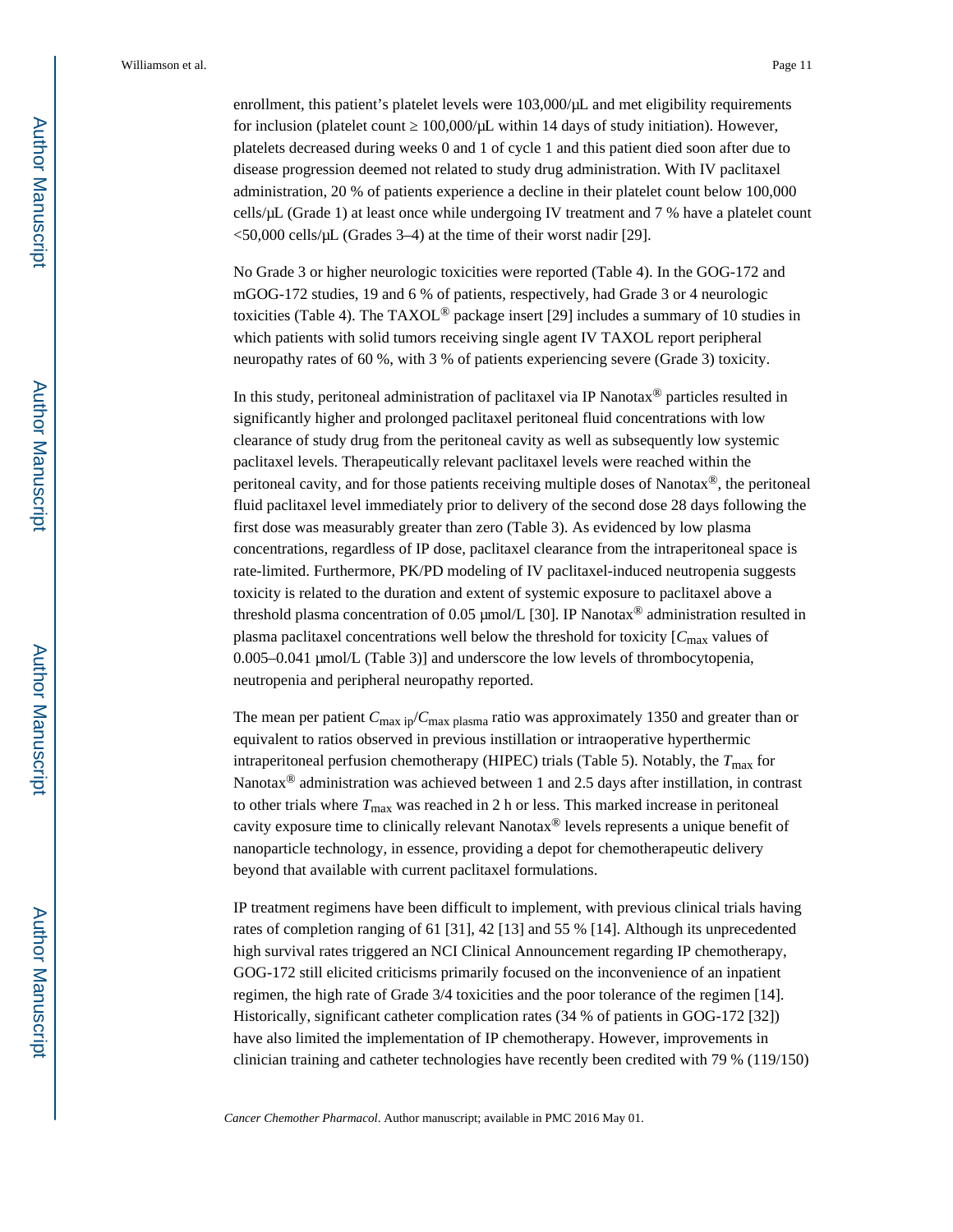of patients completing planned IP treatment during the feasibility phase of the ongoing randomized PETROC/OV21 phase II/III trial of peritoneal treatment for ovarian cancer [36]. Future trials investigating IP Nanotax® delivery will benefit from improvements made in catheter technology, improved training in catheter placement and maintenance, and overall improved clinician comfort in administering IP treatment regimens.

In conclusion, treatment of intraperitoneal malignancies, such as ovarian cancer, with IP delivery of Nanotax® has been shown to be safe with minimal related toxicities. The absence of increased neutropenia, thrombocytopenia or peripheral neuropathy make IP Nanotax $^{\circledR}$  treatment well poised to be combined with standard IV chemotherapy regimens, and PK data demonstrate extremely low peritoneal clearance, providing a marked benefit in tumor exposure intensity and duration without accompanying increases in systemic paclitaxel levels.

## **Acknowledgments**

The sponsor wishes to thank the University of Kansas Cancer Center, the University of Oklahoma Stephenson Cancer Center and the Cancer Center of Kansas at Wichita for their support and contributions. In addition, the sponsor wishes to recognize the contribution of Dr. Julia A. Chapman who was unable to participate in the review of this manuscript. This work was supported by CritiTech, Inc., and The University of Kansas Cancer Center Support Grant of the National Institutes of Health under award number P30 CA168524.

The following authors reported receiving remuneration, holding a consultant/advisory role, having stock ownership or receiving funding from CritiTech, Inc.: Authors Maulhardt, Baltezor, Espinosa, and Decedue received remuneration from CritiTech, Inc. Authors Markman and diZerega hold consulting/advisory roles for CritiTech, Inc. Authors Espinosa and Decedue have stock ownership in CritiTech, Inc. Authors Baltezor, Williamson and Mackay received funding from CritiTech, Inc.

## **References**

- 1. NCI. SEER stat fact sheets: ovary cancer (SEER 18 2004-2010). 2014. [http://seer.cancer.gov/](http://seer.cancer.gov/statfacts/html/ovary.html) [statfacts/html/ovary.html](http://seer.cancer.gov/statfacts/html/ovary.html). Accessed 25 July 2014
- 2. Szebeni J, Alving CR, Muggia FM. Complement activation by Cremophor EL as a possible contributor to hypersensitivity to paclitaxel: an in vitro study. J Natl Cancer Inst. 1998; 90(4):300– 306. doi:10.1093/jnci/90.4.300. [PubMed: 9486816]
- 3. Rowinsky EK, Eisenhauer EA, Chaudhry V, Arbuck SG, Done-hower RC. Clinical toxicities encountered with paclitaxel (TAXOL<sup>®</sup>). Semin Oncol. 1993; 20(4, Suppl 3):1-15. [PubMed: 8102012]
- 4. Jacquet, P.; Sugarbaker, PH. Peritoneal-plasma barrier. In: Sugarbaker, PH., editor. Peritoneal carcinomatosis: principles of management. Kluwer Academic Publishers; Boston: 1996. p. 53-63.
- 5. Yan TD, Cao CQ, Munkholm-Larsen S. A pharmacological review on intraperitoneal chemotherapy for peritoneal malignancy. World J Gastrointest Oncol. 2010; 2(2):109–116. doi:10.4251/ wjgo.v2.i2.109. [PubMed: 21160929]
- 6. Kuh HJ, Jang SH, Wientjes MG, Weaver JR, Au JL. Determinants of paclitaxel penetration and accumulation in human solid tumor. J Pharmacol Exp Ther. 1999; 290:871–880. [PubMed: 10411604]
- 7. Kohn EC, Sarosy G, Bicher A, Link C, Christian M, Steinberg SM, Rothenberg M, Orvis Adamo D, Davis P, Ognibene FP, Cunnion RE, Reed E. Dose-intense taxol: high response rate in patients with platinum-resistant recurrent ovarian cancer. J Natl Cancer Inst. 1994; 86(1):18–24. doi:10.1093/jnci/ 86.1.18. [PubMed: 7505830]
- 8. Omura GA, Brady MF, Look KY, Averette HE, Delmore JE, Long HJ, Wadler S, Spiegel G, Arbuck SG. Phase III trial of paclitaxel at two dose levels, the higher dose accompanied by filgrastim at two dose levels in platinum-pretreated epithelial ovarian cancer: an intergroup study. J Clin Oncol. 2003; 21:2843–2848. doi:10.1200/JCO.2003.10.082. [PubMed: 12807937]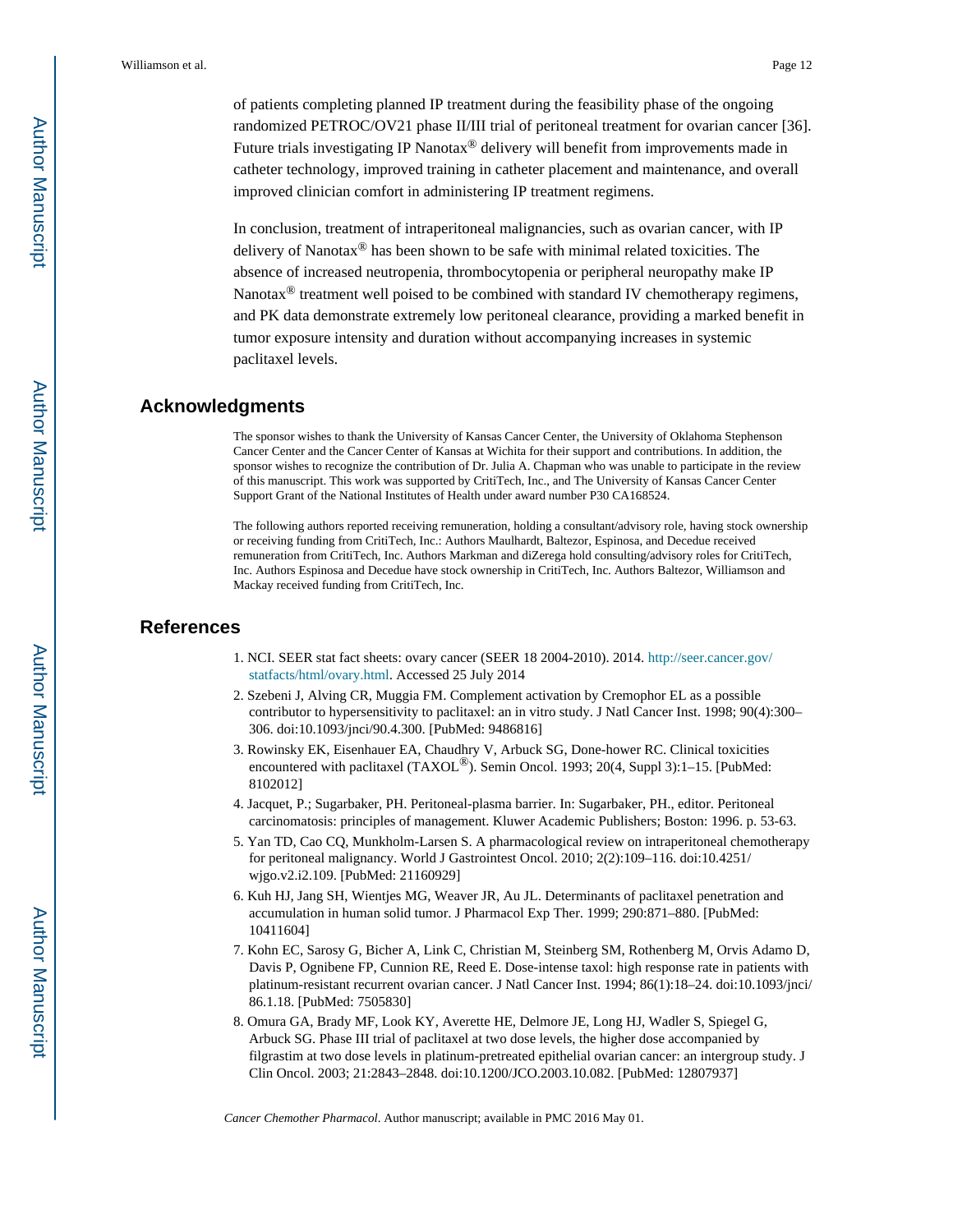- 9. Reed E, Bitton R, Sarosy G, Kohn E. Paclitaxel dose intensity. J Infus Chemother. 1996; 6:59–63. [PubMed: 8809650]
- 10. Takimoto CH, Rowinsky EK. Dose-intense paclitaxel: dé jávu all over again? J Clin Oncol. 2003; 21:2810–2814. [PubMed: 12807932]
- 11. Muñoz-Casares FC, Rufián S, Arjona-Sánchez A, Rubio MJ, Díaz R, Casado A, Naranjo A, Díaz-Iglesias CJ, Ortega R, Muñoz-Villanueva MC, Muntané J, Aranda E. Neoadjuvant intraperitoneal chemotherapy with paclitaxel for the radical surgical treatment of peritoneal carcinomatosis in ovarian cancer: a prospective pilot study. Cancer Chemother Pharmacol. 2011; 68(1):267–274. doi:10.1007/s00280-011-1646-4. [PubMed: 21499894]
- 12. deBree E, Rosing H, Filis D, Romanos J, Melisssourgaki M, Daskalakis M, Pilatou M, Sanidas E, Taflampas P, Kalbakis K, Beijnen JH, Tsiftsis DD. Cytoreductive surgery and intraoperative hyperthermic intraperitoneal chemotherapy with paclitaxel: a clinical and pharmacokinetic study. Ann Surg Oncol. 2008; 15(4):1183–1192. doi:10.1245/s10434-007-9792-y. [PubMed: 18239973]
- 13. Armstrong DK, Bundy B, Wenzel L, Huang HQ, Baergen R, Lele S, Copeland LJ, Walker JL, Burger RA. Intraperitoneal cisplatin and paclitaxel in ovarian cancer. N Engl J Med. 2006; 354(1): 34–43. doi:10.1056/NEJMoa052985. [PubMed: 16394300]
- 14. Barlin JN, Dao F, Bou Zgheib N, Ferguson SE, Sabbatini PJ, Hensley ML, Bell-McGuinn KM, Konner J, Tew WP, Aghajanian C, Chi DS. Progression-free and overall survival of a modified outpatient regimen of primary intravenous/intraperitoneal paclitaxel and intraperitoneal cisplatin in ovarian, fallopian tube, and primary peritoneal cancer. Gynecol Oncol. 2012; 125(3):621–624. doi: 10.1016/j.ygyno. [PubMed: 22446622]
- 15. Robinson W, Cantillo E. Debulking surgery and intraperitoneal chemotherapy are associated with decreased morbidity in women receiving neoadjuvant chemotherapy for ovarian cancer. Int J Gynecol Cancer. 2014; 24(1):43–47. doi:10.1097/IGC. 0000000000000009. [PubMed: 24257653]
- 16. Alberts DS, Liu PY, Hannigan EV, O'Toole R, Williams SD, Young JA, Franklin EW, Clarke-Pearson DL, Malviya VK, DuBeshter B. Intraperitoneal cisplatin plus intravenous cyclophosphamide versus intravenous cisplatin plus intravenous cyclophosphamide for stage III ovarian cancer. N Engl J Med. 1996; 335:1950–1955. [PubMed: 8960474]
- 17. Markman M, Bundy BN, Alberts DS, Fowler JM, Clarke-Pearson DL, Carson LF, Wadler S, Sickel J. Phase III trial of standard-dose intravenous cisplatin plus paclitaxel versus moderately high-dose carboplatin followed by intravenous paclitaxel and intraperitoneal cisplatin in smallvolume stage III ovarian carcinoma: an intergroup study of the Gynecologic Oncology Group, Southwestern Oncology Group, and Eastern Cooperative Oncology Group. J Clin Oncol. 2001; 19:1001–1007. [PubMed: 11181662]
- 18. Wenzel LB, Huang HQ, Armstrong DK, Walker JL, Cella D. Health-related quality of life during and after intraperitoneal versus intravenous chemotherapy for optimally debulked ovarian cancer: a Gynecologic Oncology Group study. J Clin Oncol. 2007; 25:437–443. [PubMed: 17264340]
- 19. NCI. NCI clinical announcement on intraperitoneal chemotherapy in ovarian cancer (January 5, 2006). 2006. [http://ctep.cancer.gov/highlights/docs/clin\\_annc\\_010506.pdf.](http://ctep.cancer.gov/highlights/docs/clin_annc_010506.pdf) Accessed 25 July 2014
- 20. Niu, F.; Roby, KF.; Rajewski, RA.; Decedue, C.; Subramaniam, B. Paclitaxel nanoparticles: production using compressed CO2 as antisolvent, characterization and animal model studies. In: Svenson, S., editor. Polymeric drug delivery II polymeric matrices and drug particle engineering. Vol. 924. ACS Publications; Washington: 2006. p. 262-277.doi:10.1021/bk-2006-0924.ch017
- 21. Roby KF, Niu F, Rajewski RA, Decedue C, Subramaniam B, Terranova PF. Syngeneic mouse model of epithelial ovarian cancer: effects of nanoparticulate paclitaxel, Nanotax®. Adv Exp Med Biol. 2008; 622:169–181. [PubMed: 18546627]
- 22. Barua S, Mitragotri S. Challenges associated with penetration of nanoparticles across cell and tissue barriers: a review of current status and future prospects. Nano Today. 2014; 9:223–243. [PubMed: 25132862]
- 23. Ma P, Mumper RJ. Paclitaxel nano-delivery systems: a comprehensive review. J Nanomed Nanotechol. 2013; 4(2):1000164. doi:10.4172/2157-7439.1000164.
- 24. Therasse P, Arbuck SG, Eisenhauer EA, Wanders J, Kaplan RS, Rubinstein L, Verweij J, Van Glabbeke M, van Oosterom AT, Christian MC, Gwyther SG. New guidelines to evaluate the response to treatment in solid tumors. European Organization for Research and Treatment of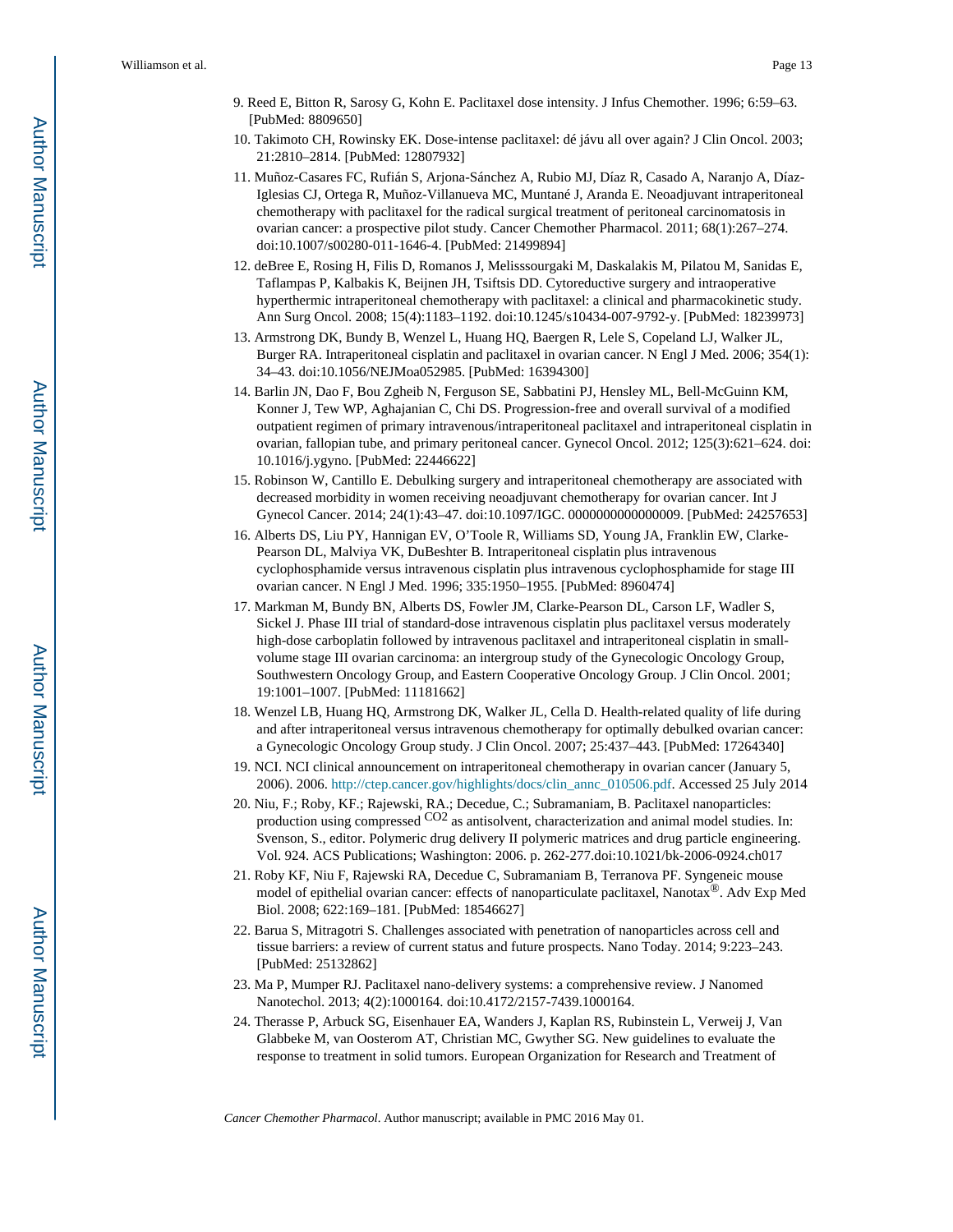Cancer, National Cancer Institute of the United States, National Cancer Institute of Canada. J Natl Cancer Inst. 2000; 92(3):205–216. [PubMed: 10655437]

- 25. Oken MM, Creech RH, Tormey DC, Horton J, Davis TE, McFadden ET, Carbone PP. Toxicity and response criteria of the Eastern Cooperative Oncology Group. Am J Clin Oncol. 1982; 5(6):649– 655. [PubMed: 7165009]
- 26. ICH Harmonised Tripartite Guideline: Guideline for Good Clinical Practice E6 (R1); International Conference on Harmonisation of Technical Requirements for Registration of Pharmaceuticals for Human Use; Jun 10. 1996
- 27. Simon R, Freidlin B, Rubinstein L, Arbuck SG, Collins J, Christian MC. Accelerated titration designs for phase I clinical trials in oncology. J Natl Cancer Inst. 1997; 89(15):1138–1147. [PubMed: 9262252]
- 28. Mortier KA, Renard V, Verstraete AG, Van Gussem A, Van Belle S, Lambert WE. Development and validation of a liquid chromatography-tandem mass spectrometry assay for the quantification of docetaxel and paclitaxel in human plasma and oral fluid. Anal Chem. 2005; 77(14):4677–4683. [PubMed: 16013889]
- 29. Taxol® (paclitaxel) Injection, [package insert]. Bristol-Myers Squibb Company; Princeton, NJ: 2011.
- 30. Gianni L, Kearns CM, Giani A, Capri G, Vigano L, Lacatelli A, Bonadonna G, Egorin MJ. Nonlinear pharmacokinetics and metabolism of paclitaxel and its pharmacokinetic/ pharmacodynamic relationships in humans. J Clin Oncol. 1995; 13(1):180–190. [PubMed: 7799018]
- 31. Francis P, Rowinsky E, Schneider J, Hakes T, Hoskins W, Markman M. Phase 1 feasibility and pharmacologic study of weekly intraperitoneal paclitaxel: a Gynecologic Oncology Group pilot study. J Clin Oncol. 1995; 13:2961–2967. [PubMed: 8523061]
- 32. Walker JL, Armstrong DK, Huang HQ, Fowler J, Webster K, Burger RA, Clarke-Pearson D. Intraperitoneal catheter outcomes in a phase III trial of intravenous versus intraperitoneal chemotherapy in optimal stage III ovarian and primary peritoneal cancer: a Gynecologic Oncology Group Study. Gynecol Oncol. 2006; 100(1):27–32. [PubMed: 16368440]
- 33. Markman M, Rowinsky E, Hakes T, Reichman B, Jones W, Lewis JL, Rubin S, Curtin J, Barakat R, Phillips M, Hurowitz L, Almadrones L, Hoskins W. Phase I trial of intraperitoneal taxol: a Gynecologic Oncology Group study. J Clin Oncol. 1992; 10(9):1485–1491. [PubMed: 1355523]
- 34. Hofstra LS, Bos AME, de Vries EGE, van der Zee AGJ, Willemsen ATM, Rosing H, Beijnen JH, Mulder NH, Aalders JG, Willemse PHB. Kinetic modeling and efficacy of intraperitoneal paclitaxel combined with intravenous cyclophosphamide and carboplatin as first-line treatment in ovarian cancer. Gynecol Oncol. 2002; 85(3):517–523. [PubMed: 12051884]
- 35. Mohamed F, Marchettini P, Stuart OA, Sugarbaker PH. A comparison of hetastarch and peritoneal dialysis solution for intraperitoneal chemotherapy delivery. Eur J Surg Oncol. 2003; 29(3):261– 265. doi:10.1053/ejso.2002.1397. [PubMed: 12657237]
- 36. Gallagher, C.; Clark, A.; Feeney, M.; James, L.; Gourley, C.; Hall, M.; Hall, G.; Ledermann, J. PETROC/OV21 Randomised phase II/III Trial of PEritoneal Treatment for Ovarian Cancer: initial results of the phase II study in preparation for extension to phase III. 2013. A collaborative trial of the NCRI, NCIC, GEICO, and SWOG Gynaecological Cancer Study Groups [abstract]. [http://](http://conference.ncri.org.uk/abstracts/2013/abstracts/A65.htm) [conference.ncri.org.uk/abstracts/2013/abstracts/A65.htm.](http://conference.ncri.org.uk/abstracts/2013/abstracts/A65.htm) Accessed 1 Sept 2014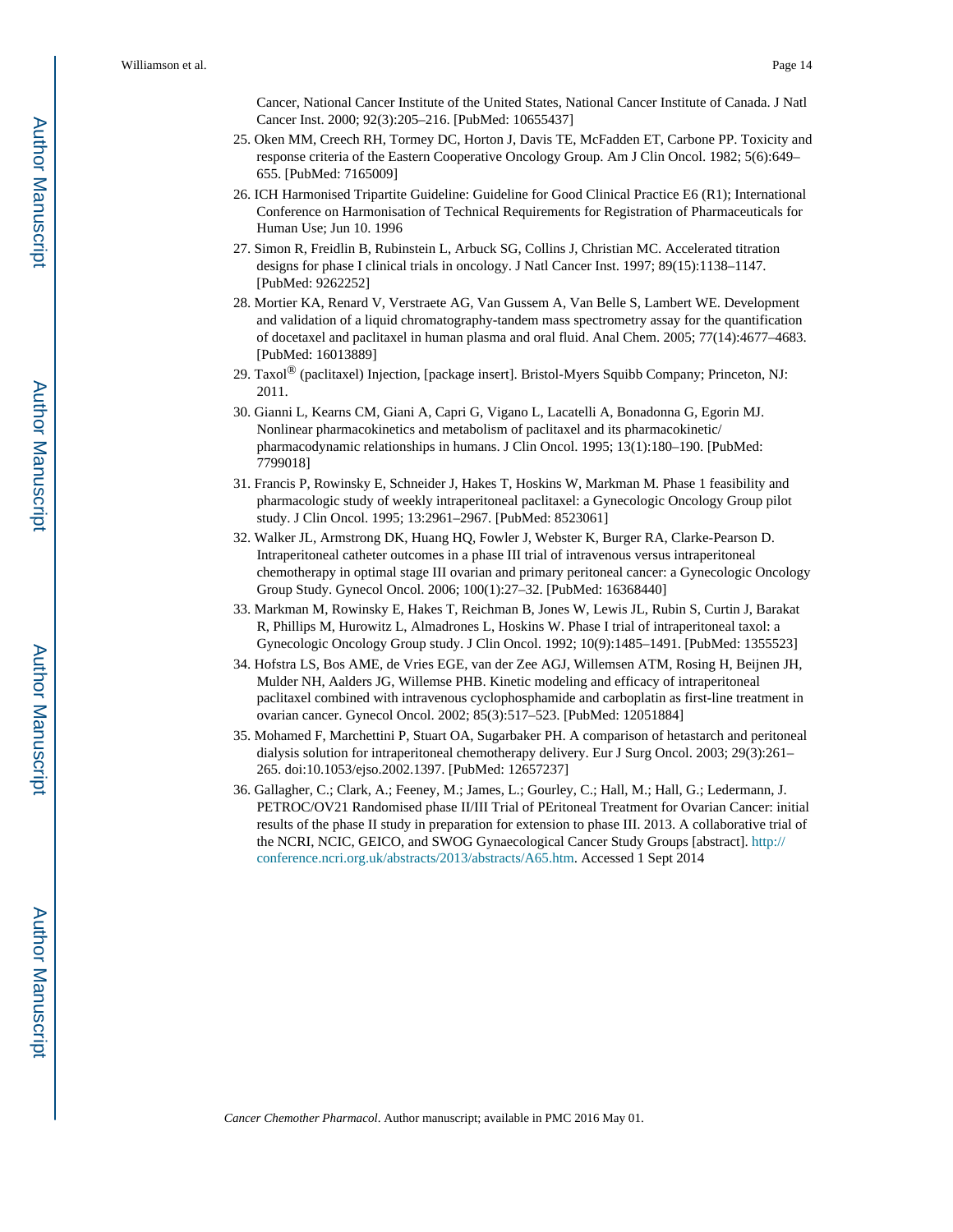

#### **Fig. 1.**

Peritoneal fluid (**a**) and plasma (**b**) paclitaxel concentrations averaged over treatment cycles 1 and 2. Mean peritoneal fluid and mean plasma concentrations are presented per Nanotax® dose level. *Error bars* ±1 SDEV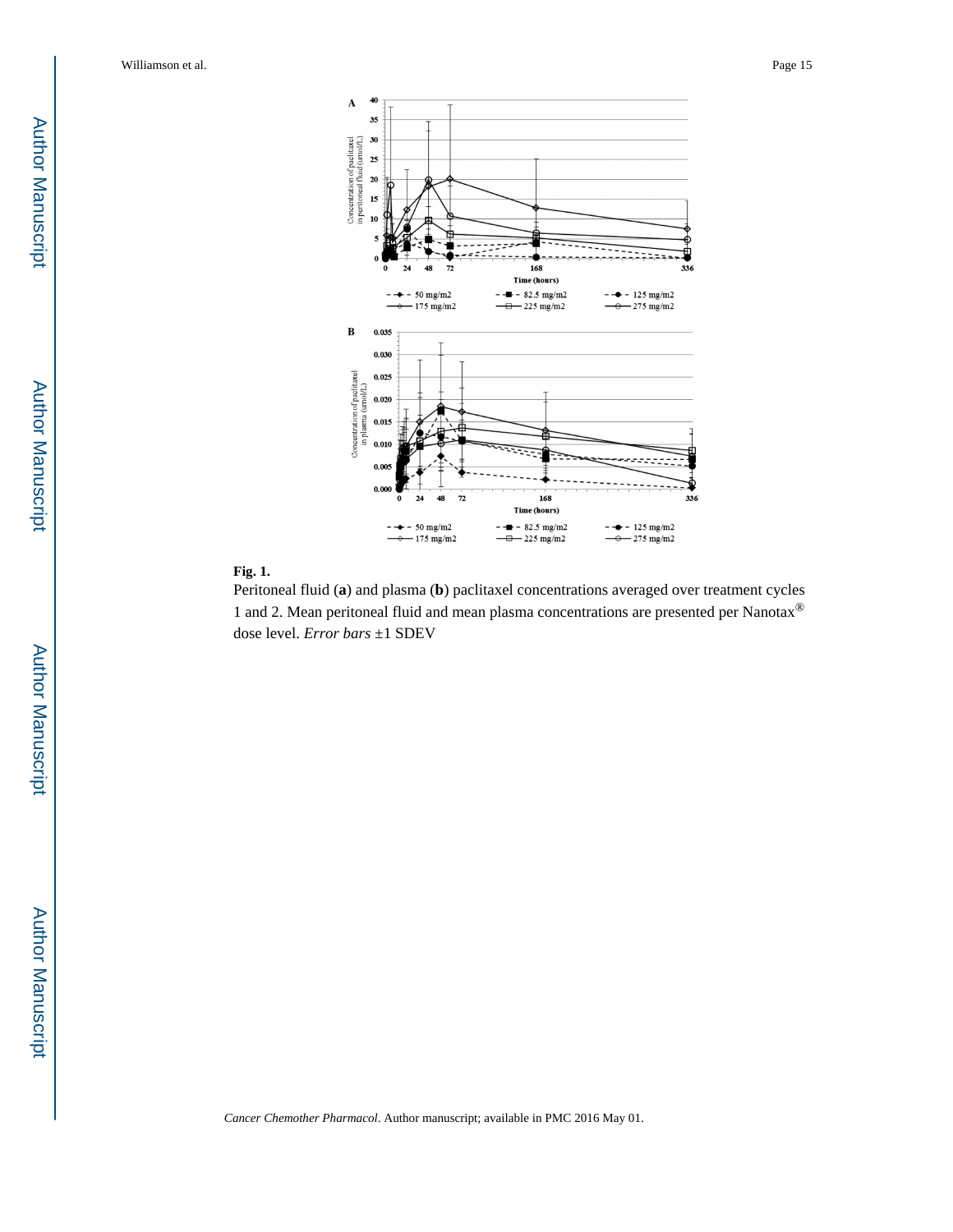## **Table 1**

## Patient demographics and clinical characteristics

| <b>Variables</b>                                  | N              | $\frac{0}{0}$ |
|---------------------------------------------------|----------------|---------------|
| No. of patients                                   |                |               |
| Eligible                                          | 22             |               |
| Assessable for toxicity                           | 21             | 100           |
| Assessable for response                           | 21             | 100           |
| Assessable for pharmacokinetics                   | 21             | 100           |
| Age                                               |                |               |
| Median years (range)                              | 64             | $(37 - 77)$   |
| Sex                                               |                |               |
| Female                                            | 17             | 81            |
| Disease history                                   |                |               |
| Ovarian                                           | 13             | 62            |
| <b>Bladder</b>                                    | 1              | 5             |
| <b>Brain</b>                                      | 1              | 5             |
| Endometrium                                       | 1              | 5             |
| Gastroesophageal junction                         | 1              | 5             |
| Pancreas                                          | 1              | 5             |
| Peritoneum                                        | 1              | 5             |
| Small bowel                                       | 1              | 5             |
| Adenocarcinoma (location not specified)           | 1              | 5             |
| Cancer stage at initial diagnosis                 |                |               |
| Ī                                                 | 1              | 5             |
| $\mathbf{I}$                                      | 1              | 5             |
| Ш                                                 | 1              | 5             |
| <b>IIIA</b>                                       | 1              | 5             |
| <b>IIIC</b>                                       | 9              | 43            |
| IV                                                | 8              | 38            |
| No. of patients with previous surgical procedures | 21             | 100           |
| Tumor debulking                                   | 7              | 33            |
| No. of patients with previous chemotherapies      | 21             | 100           |
| Carboplatin and IV paclitaxel                     | 16             | 76            |
| IP chemotherapy                                   | $\overline{2}$ | 10            |

**Author Manuscript** Author Manuscript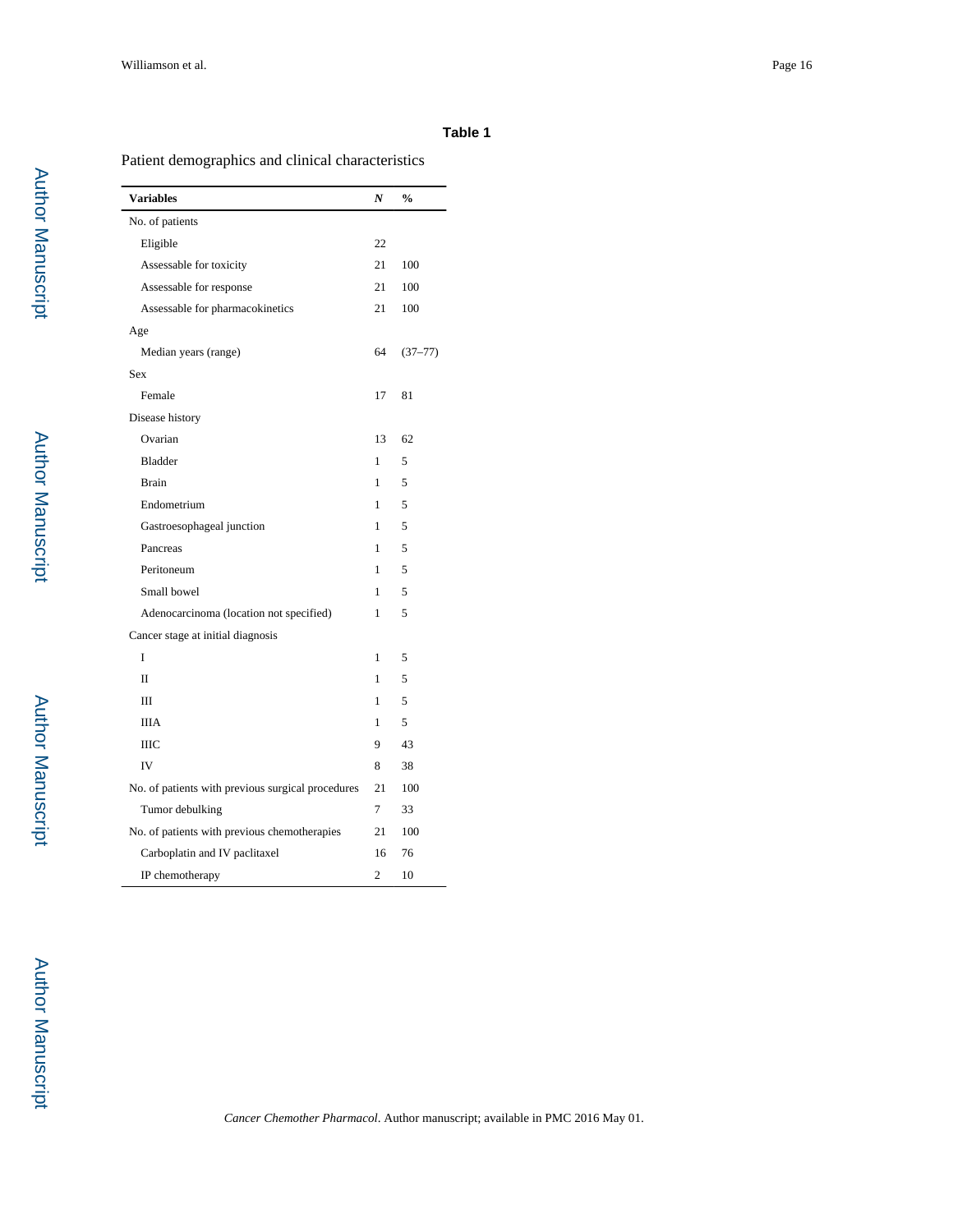## **Table 2**

## Study summary and treatment-emergent adverse events (TEAEs)

| Dose level $(mg/m^2)$ (N)                                                                               | 50(1)            | 82.5(4)          | 125(3)           | 175(6)         | 225(4)           | 275(3)           |
|---------------------------------------------------------------------------------------------------------|------------------|------------------|------------------|----------------|------------------|------------------|
| Administration schedule                                                                                 |                  |                  |                  |                |                  |                  |
| No. of patients who received one cycle                                                                  | $\boldsymbol{0}$ | $\mathbf{1}$     | $\overline{c}$   | 1              | 1                | $\mathbf{1}$     |
| No. of patients who received two cycles                                                                 | $\mathbf{1}$     | 3                | $\mathbf{1}$     | 3              | 3                | $\overline{c}$   |
| No. of patients who received five cycles                                                                | $\mathbf{0}$     | $\boldsymbol{0}$ | $\boldsymbol{0}$ | $\mathbf{1}$   | $\boldsymbol{0}$ | $\mathbf{0}$     |
| No. of patients who received six cycles                                                                 | $\boldsymbol{0}$ | $\boldsymbol{0}$ | $\boldsymbol{0}$ | $\mathbf{1}$   | $\boldsymbol{0}$ | $\boldsymbol{0}$ |
| TEAEs $^a$ by Grade $^b$ (patients with at least one event)                                             |                  |                  |                  |                |                  |                  |
| Grade 1                                                                                                 | 28(1)            | 43 (4)           | 5(2)             | 76(5)          | 24(3)            | 3(2)             |
| Grade 2                                                                                                 |                  | 12(3)            | 7(3)             | 39(6)          | 22(4)            | 16(3)            |
| Grade 3                                                                                                 |                  | 7(2)             | 6(3)             | 18(6)          | 6(2)             | 14(3)            |
| Grade 4                                                                                                 |                  |                  |                  | 1(1)           |                  | 2(1)             |
| Grade 5                                                                                                 |                  | 1(1)             |                  |                | 2(2)             |                  |
| No. of patients with TEAEs deemed possibly, probably or definitely related to study drug administration |                  |                  |                  |                |                  |                  |
| per adverse event <sup>a</sup>                                                                          |                  |                  |                  |                |                  |                  |
| Hemolysis                                                                                               |                  |                  |                  |                | $\mathbf{1}$     |                  |
| Abdominal distention                                                                                    |                  | 3                |                  | 3              | $\mathbf{1}$     |                  |
| Abdominal pain                                                                                          | $\mathbf{1}$     | 3                |                  | 4              | $\mathbf{1}$     |                  |
| Ascites                                                                                                 |                  |                  |                  | 3              |                  |                  |
| Constipation                                                                                            | $\mathbf{1}$     | $\boldsymbol{2}$ |                  | 1              |                  | 1                |
| Diarrhea                                                                                                |                  |                  |                  | $\overline{c}$ | $\mathbf{1}$     |                  |
| Dry mouth                                                                                               | $\mathbf{1}$     |                  |                  |                |                  |                  |
| Dyspepsia                                                                                               | $\mathbf{1}$     |                  |                  | 2              |                  |                  |
| Ileus                                                                                                   |                  |                  |                  |                |                  | $\mathbf{1}$     |
| Nausea                                                                                                  |                  | $\mathbf{1}$     | $\mathbf{1}$     | 3              | $\mathbf{1}$     |                  |
| Vomiting                                                                                                |                  |                  |                  | 2              | 1                |                  |
| Early satiety                                                                                           |                  |                  |                  | $\mathbf{1}$   |                  |                  |
| Fatigue                                                                                                 |                  | 4                |                  | 3              | $\overline{c}$   |                  |
| Implant site effusion                                                                                   |                  |                  |                  | 2              |                  |                  |
| Wound infection                                                                                         |                  |                  |                  | $\mathbf{1}$   |                  |                  |
| Anastomotic leak                                                                                        |                  |                  |                  |                |                  | $\mathbf{1}$     |
| Wound complication                                                                                      |                  |                  |                  | $\mathbf{1}$   |                  |                  |
| Blood creatinine increased                                                                              |                  | $\mathbf{1}$     |                  |                |                  |                  |
| Decreased appetite                                                                                      | $\mathbf{1}$     | 2                |                  | 2              | $\mathbf{1}$     |                  |
| Dehydration                                                                                             |                  |                  |                  | $\mathbf{1}$   | 2                |                  |
| Hypokalemia                                                                                             |                  |                  |                  |                | $\mathbf{1}$     |                  |
| Muscular weakness                                                                                       |                  |                  |                  | $\mathbf{1}$   |                  |                  |
| Myalgia                                                                                                 |                  | $\mathbf{1}$     |                  |                |                  |                  |
| <b>Dizziness</b>                                                                                        | $\mathbf{1}$     |                  |                  |                |                  |                  |
| Insomnia                                                                                                |                  | $\mathbf{1}$     |                  |                |                  |                  |
| Pelvic pain                                                                                             |                  | 2                |                  |                |                  |                  |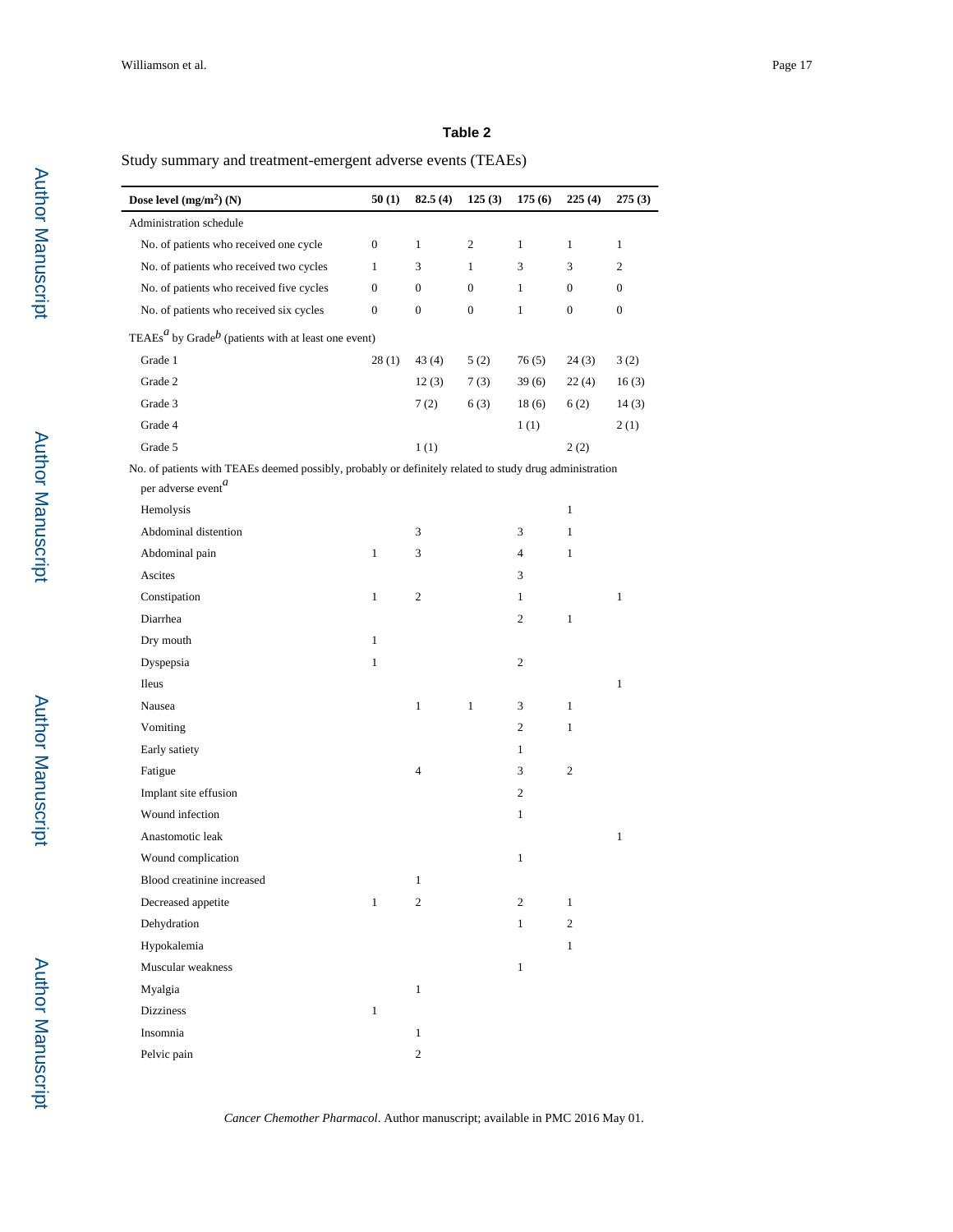| Dose level $(mg/m^2)$ (N)                      | 50(1)          | 82.5(4)        | 125(3)   | 175(6) | 225(4)         | 275(3)       |
|------------------------------------------------|----------------|----------------|----------|--------|----------------|--------------|
| Dyspnea                                        |                |                |          | 3      |                |              |
| Alopecia                                       |                |                |          |        |                |              |
| Acne                                           |                |                |          |        |                |              |
| Flushing                                       |                |                |          | 2      |                |              |
| Off study summary                              |                |                |          |        |                |              |
| Patients lost to follow-up                     | $\mathbf{0}$   | $\mathbf{0}$   | $\theta$ | 1      | $\Omega$       | $\mathbf{0}$ |
| Death not related to study drug administration | $\overline{0}$ | $\overline{4}$ | 3        | 3      | $\overline{4}$ | 3            |

*a*<br>
Adverse events coded with MedDRA Coding Dictionary Version 16.1

*b* TEAEs graded according to the NCI Common Terminology Criteria Adverse Events (CTCAE-v3.0)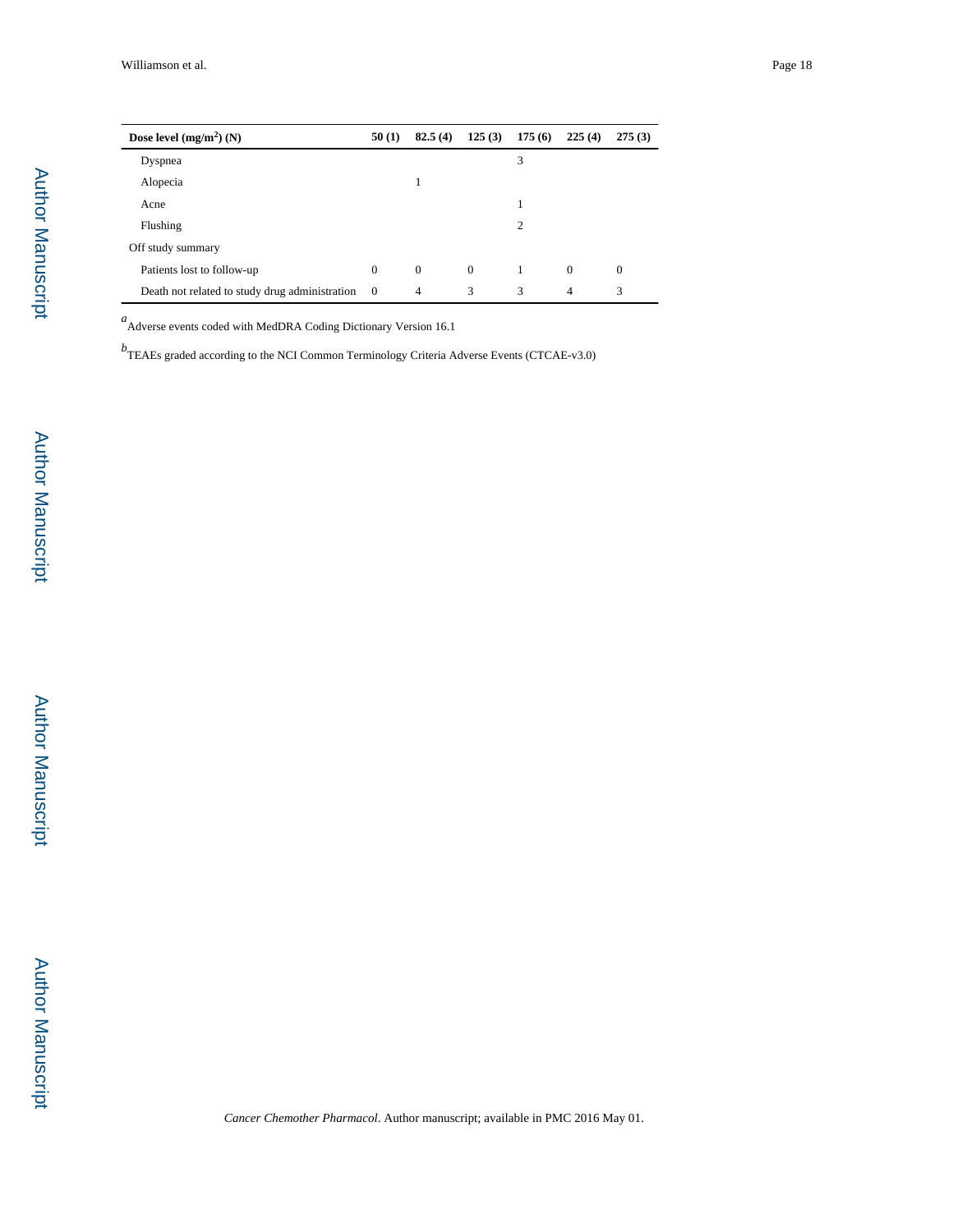**Table 3**

Peritoneal (IP) fluid and plasma paclitaxel PK values for each patient Peritoneal (IP) fluid and plasma paclitaxel PK values for each patient

| Patient                     | Dose             | $C_{\rm max\_IP\,Find}$ |                                                                            |                                                        |                                         |                                                  | $C_{\rm max\_IP}$        | Trough con-                                                                                    |            | <b>AUC</b> plasma                                                              |
|-----------------------------|------------------|-------------------------|----------------------------------------------------------------------------|--------------------------------------------------------|-----------------------------------------|--------------------------------------------------|--------------------------|------------------------------------------------------------------------------------------------|------------|--------------------------------------------------------------------------------|
| g.                          | $({\bf mg/m^2})$ | $($ Moan                | (hours, $\mathrm{cycle}^{\textbf{\textit{d}}})$<br>$T_{\rm max\_IP}$ fluid | $C_{\rm max\_plasma}$<br>$\text{(\textit{uno}UL}^{b})$ | (hours, cycle)<br>$T_{\rm max\_plasma}$ | $T_{\gamma_{\!\varDelta\!-\!}$ plasma<br>(hours) | $C_{\text{max\_plasma}}$ | cycle treatment $^{b,c}$<br>weeks after first<br>centrations of<br>$(\underline{\text{mod}}L)$ | 4          | $\begin{array}{l} (\text{mod} L / \text{h}^{-1}, \\ \text{cycle}) \end{array}$ |
|                             |                  |                         |                                                                            |                                                        |                                         |                                                  |                          | IP fluid                                                                                       | Plasma     |                                                                                |
|                             | $50\,$           | 4.24                    | 168,                                                                       | 0.008                                                  | 48,1                                    |                                                  | 549                      |                                                                                                | <b>DTB</b> | 0.442,                                                                         |
| Mean 50 mg/m <sup>2</sup>   |                  | 4.24                    | 168                                                                        | 0.008                                                  | $\frac{8}{4}$                           |                                                  | 549                      |                                                                                                | <b>BLQ</b> | 0.442                                                                          |
| $\sim$                      | 82.5             | 1.08                    | $6, 1^a$                                                                   | 0.026                                                  | 48, 1                                   | 517                                              | $\frac{4}{5}$            |                                                                                                | 0.008      | 5.730, 1                                                                       |
|                             | 82.5             | 15.32                   | 48, 2                                                                      | 0.009                                                  | 48, 1                                   | 561                                              | 1792                     |                                                                                                | <b>BLQ</b> | 1.625, 1                                                                       |
| 4                           | 82.5             | 0.93                    | $2.1^a$                                                                    | 0.009                                                  | $8,1^{\mathcal{a}}$                     | 269                                              | 100                      |                                                                                                |            | $1.700,\,1^{\textstyle a}$                                                     |
| n                           | 82.5             | 3.51                    | 48, 2                                                                      | 0.008                                                  | 72, 2                                   |                                                  | 435                      |                                                                                                | <b>BLQ</b> | 1.892, 2                                                                       |
| Mean 82.5 mg/m <sup>2</sup> |                  | 5.21                    | 26                                                                         | 0.013                                                  | $\sharp$                                | 449                                              | 592                      |                                                                                                | 0.008      | 2.737                                                                          |
| ٩                           | 125              | 2.05                    | 2, 1 <sup>d</sup>                                                          | 0.007                                                  | $72, 1^a$                               | 164                                              | 280                      |                                                                                                |            | 1.633, 1 <sup>a</sup>                                                          |
|                             | 125              | 12.71                   | 24, 1                                                                      | 0.013                                                  | 24, 2                                   | 225                                              | 978                      | 0.07                                                                                           | <b>BLQ</b> | 1.770, 2                                                                       |
| $\infty$                    | 125              | 1.63                    | $2, 1^a$                                                                   | 0.021                                                  | $24, 1^a$                               |                                                  | 77                       |                                                                                                |            | 4.184, 1 <sup>d</sup>                                                          |
| Mean $125 \text{ mg/m}^2$   |                  | 5.46                    | $\circ$                                                                    | 0.014                                                  | 33                                      | 195                                              | 445                      | 0.07                                                                                           | <b>BLQ</b> | 2.529                                                                          |
| $\sigma$                    | 175              | 11.77                   | 72, 2                                                                      | <b>BLQ</b>                                             |                                         |                                                  |                          |                                                                                                | <b>BLQ</b> |                                                                                |
| $\subseteq$                 | 175              | 41.49                   | 72, 2                                                                      | 0.035                                                  | 72, 1                                   |                                                  | 1173                     | 1.26                                                                                           | <b>BLQ</b> | 7.201, 1                                                                       |
|                             | 175              | 8.73                    | 48, 2                                                                      | 0.028                                                  | 48, 1                                   | 168                                              | 307                      | 1.25                                                                                           | <b>BLQ</b> | 5.608,                                                                         |
| L,                          | 175              | 6.67                    | 2, 2                                                                       | 0.006                                                  | 72,1                                    | 164                                              | 1211                     |                                                                                                | <b>BLQ</b> | 1.170, 1                                                                       |
| $\overline{c}$              | 175              | 18.43                   | 24, 2                                                                      | 0.026                                                  | 72, 2                                   |                                                  | 696                      |                                                                                                | BLQ        | 7.785, 2                                                                       |
| $\overline{4}$              | 175              |                         |                                                                            | 0.041                                                  | 48, $1^a$                               | 155                                              | $\overline{1}$           |                                                                                                |            | 7.625, 1 <sup>a</sup>                                                          |
| Mean $175 \text{ mg/m}^2$   |                  | 17.42                   | $\ddot{4}$                                                                 | 0.027                                                  | $80\,$                                  | 162                                              | 847                      | 1.25                                                                                           | <b>BLQ</b> | 5.878                                                                          |
| 5                           | 225              | 7.04                    | 24, 2                                                                      | 0.022                                                  | 336, 2                                  |                                                  | 322                      | 0.29                                                                                           | 0.007      | 5.413, 2                                                                       |
| $\overline{9}$              | 225              | 11.66                   | 48, 2                                                                      | 0.032                                                  | 48, 1                                   | 123                                              | 362                      |                                                                                                | 0.010      | 6.483, 1                                                                       |
| $\overline{17}$             | 225              | 1.82                    | $2.1^a$                                                                    | 0.014                                                  | $72, 1^a$                               |                                                  | 130                      |                                                                                                |            | 3.532, 1 <sup>a</sup>                                                          |
| $\overline{18}$             | 225              | 26.73                   | 168,2                                                                      | 0.005                                                  | 6, 1                                    | 233                                              | 5868                     | 4.39                                                                                           | <b>DTB</b> | 0.963, 1                                                                       |
| Mean 225 mg/m <sup>2</sup>  |                  | 11.81                   | $\overline{6}$                                                             | 0.018                                                  | 116                                     | 178                                              | 1671                     | 2.34                                                                                           | 0.008      | 4.098                                                                          |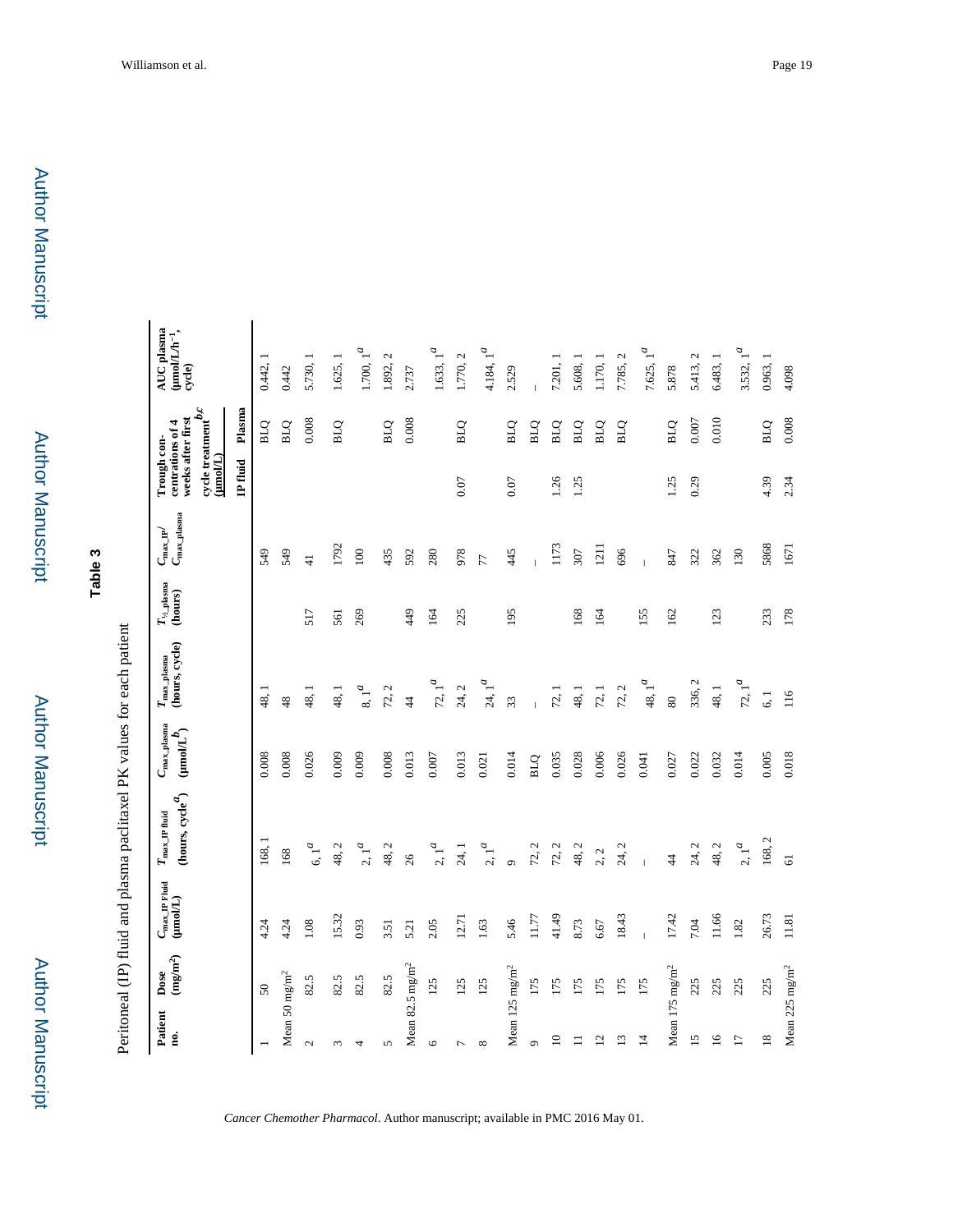| Patient Dose<br>g.        |                                                             | $C_{\text{max}}$ IP Fluid $T_{\text{max}}$ IP fluid<br>$(mg/m2)$ ( $\mu m o/L$ ) | (hours, $cycle^{d}$ ) $($ |       |                          | $T_{\frac{1}{2}$ plasma $C_{\rm max\_IP}$<br>(hours) | $C_{\rm max\_plasma}$ | cycle treatment $\boldsymbol{p}, \boldsymbol{c}$<br>weeks after first<br>centrations of 4<br>Trough con-<br>$(\underline{\mathbf{mod}}L)$ |       | AUC plasma<br>$\begin{array}{c} \text{(modL/h^{-1},}\\ \text{cycle)} \end{array}$ |
|---------------------------|-------------------------------------------------------------|----------------------------------------------------------------------------------|---------------------------|-------|--------------------------|------------------------------------------------------|-----------------------|-------------------------------------------------------------------------------------------------------------------------------------------|-------|-----------------------------------------------------------------------------------|
|                           |                                                             |                                                                                  |                           |       |                          |                                                      |                       | IP fluid Plasma                                                                                                                           |       |                                                                                   |
| $\overline{a}$            | 275                                                         | 6.81                                                                             | 24, 2                     | 0.029 | 48, 2                    |                                                      | 232                   |                                                                                                                                           |       | 3.200, 2                                                                          |
| $\overline{20}$           | 275                                                         | 61.47                                                                            | $\overline{6}$ .          | 0.008 | 48,1                     | 103                                                  | 7607                  | 0.39                                                                                                                                      | 0.000 | 1.915, 1                                                                          |
| 22                        | 275                                                         | 11.15                                                                            | 48, $1^{\mu}$             | 0.013 | $72, 1^{\mathcal{A}}$    |                                                      | 874                   |                                                                                                                                           |       | 1.763, 1                                                                          |
| Mean $275 \text{ mg/m}^2$ |                                                             | 26.48                                                                            | 26                        | 0.017 | 56                       | 103                                                  | 2904                  | 0.39                                                                                                                                      | 0.000 | 2.293                                                                             |
| Mean all doses            |                                                             | 11.77                                                                            | 56                        | 0.016 | 63                       | 217                                                  | 1168                  | $\overline{1}$ .01                                                                                                                        | 0.008 | 2.996                                                                             |
| SDEV all doses            |                                                             | 8.80                                                                             | 58                        | 0.007 | $\overline{\mathrm{30}}$ | 134                                                  | 960                   | 1.02                                                                                                                                      | 0.000 | 1.834                                                                             |
|                           | $\ensuremath{^{\mathcal{U}}}$ Cycle 2 samples not collected |                                                                                  |                           |       |                          |                                                      |                       |                                                                                                                                           |       |                                                                                   |

 $^b$ Samples below the limit of quantification (LOQ; 0.005 µmol/L) are designated as BLQ  $b$ Samples below the limit of quantification (LOQ; 0.005  $\mu$ mol/L) are designated as BLQ Patients missing from the table either did not have a second treatment cycle administered, or the 0 time point 'trough' concentration for the second cycle were not reported *c*Patients missing from the table either did not have a second treatment cycle administered, or the 0 time point 'trough' concentration for the second cycle were not reported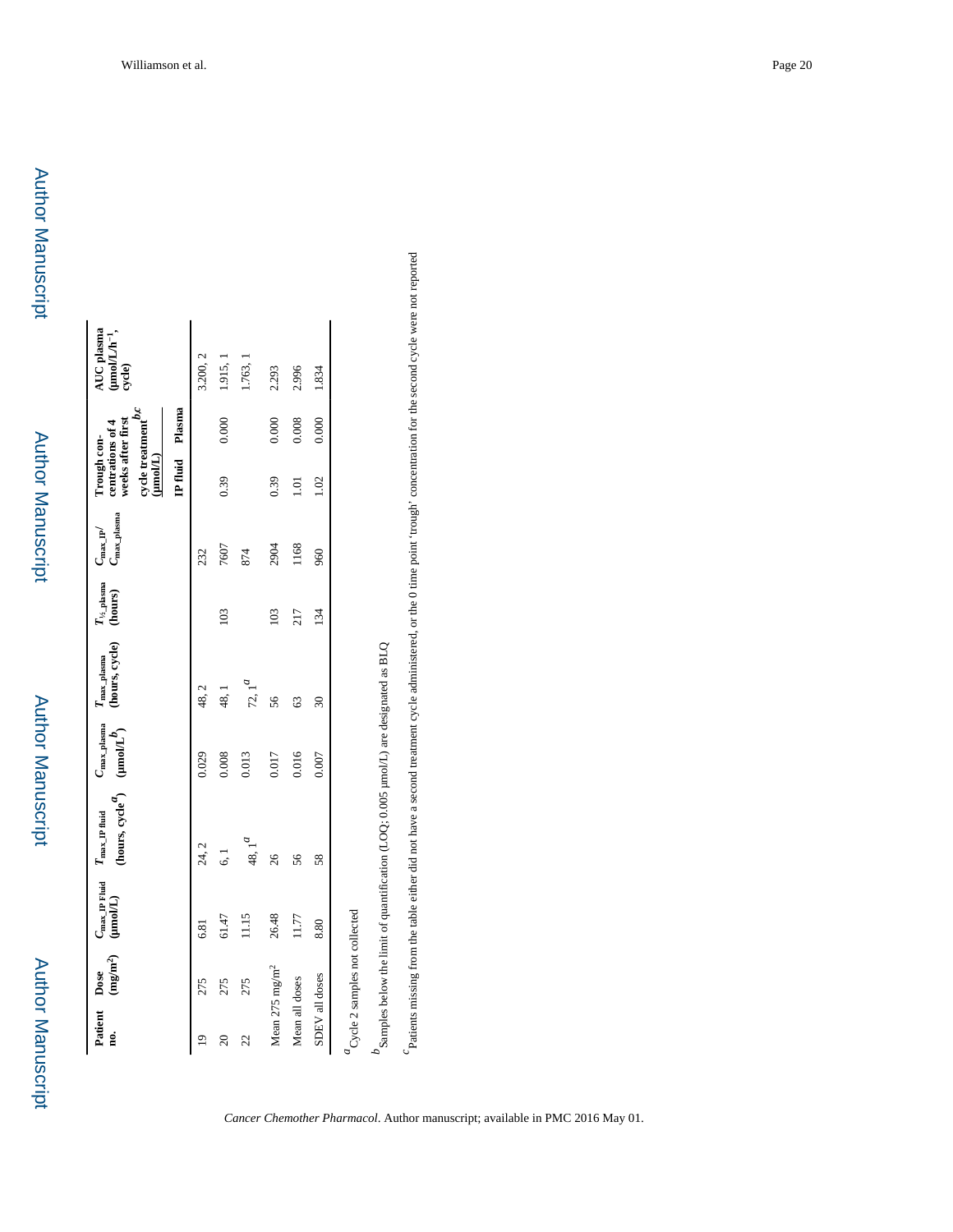#### **Table 4**

Grade 3 and 4 toxicities in IP Nanotax®, mGOG-172 and GOG-172 trials [14]

| <b>Toxicity</b>         | IP Nanotax <sup>®</sup> ,<br>all doses $(N = 21)$<br>number $(\% )$ | <b>Frequency of Grade 3 or 4</b><br>toxicity in modified outpatient<br>IV/IP regimen in mGOG-172,<br>$(N = 102)$ number $(\frac{9}{6})$ | <b>Frequency of Grade</b><br>3 or 4 toxicity in IV/IP<br>therapy group in<br>$GOG-172$ $%$ |
|-------------------------|---------------------------------------------------------------------|-----------------------------------------------------------------------------------------------------------------------------------------|--------------------------------------------------------------------------------------------|
| Neutropenia             | $\theta$                                                            | 12(12)                                                                                                                                  | 76                                                                                         |
| Thrombocytopenia        | 1(5)                                                                | $\mathbf{0}$                                                                                                                            | 12                                                                                         |
| Gastrointestinal        | 9(43)                                                               | 8(8)                                                                                                                                    | 46                                                                                         |
| Renal                   | 1(5)                                                                | 2(2)                                                                                                                                    | 7                                                                                          |
| Metabolic               | 3(14)                                                               | 5(5)                                                                                                                                    | 27                                                                                         |
| Neurologic              | $\mathbf{0}$                                                        | 6(6)                                                                                                                                    | 19                                                                                         |
| Infection               | 5(24)                                                               | 2(2)                                                                                                                                    | 16                                                                                         |
| Febrile neutropenia     | $\Omega$                                                            | $\mathbf{0}$                                                                                                                            |                                                                                            |
| Abdominal pain          | 4(19)                                                               | 3(3)                                                                                                                                    |                                                                                            |
| Fatigue                 | 4 (19)                                                              | 2(2)                                                                                                                                    | 18                                                                                         |
| IP port infection       | 1(5)                                                                | 2(2)                                                                                                                                    | 18                                                                                         |
| IP port blocked         | $\mathbf{0}$                                                        | 1(1)                                                                                                                                    | 8                                                                                          |
| Treatment-related death | $\Omega$                                                            | $\mathbf{0}$                                                                                                                            | $\overline{2}$                                                                             |